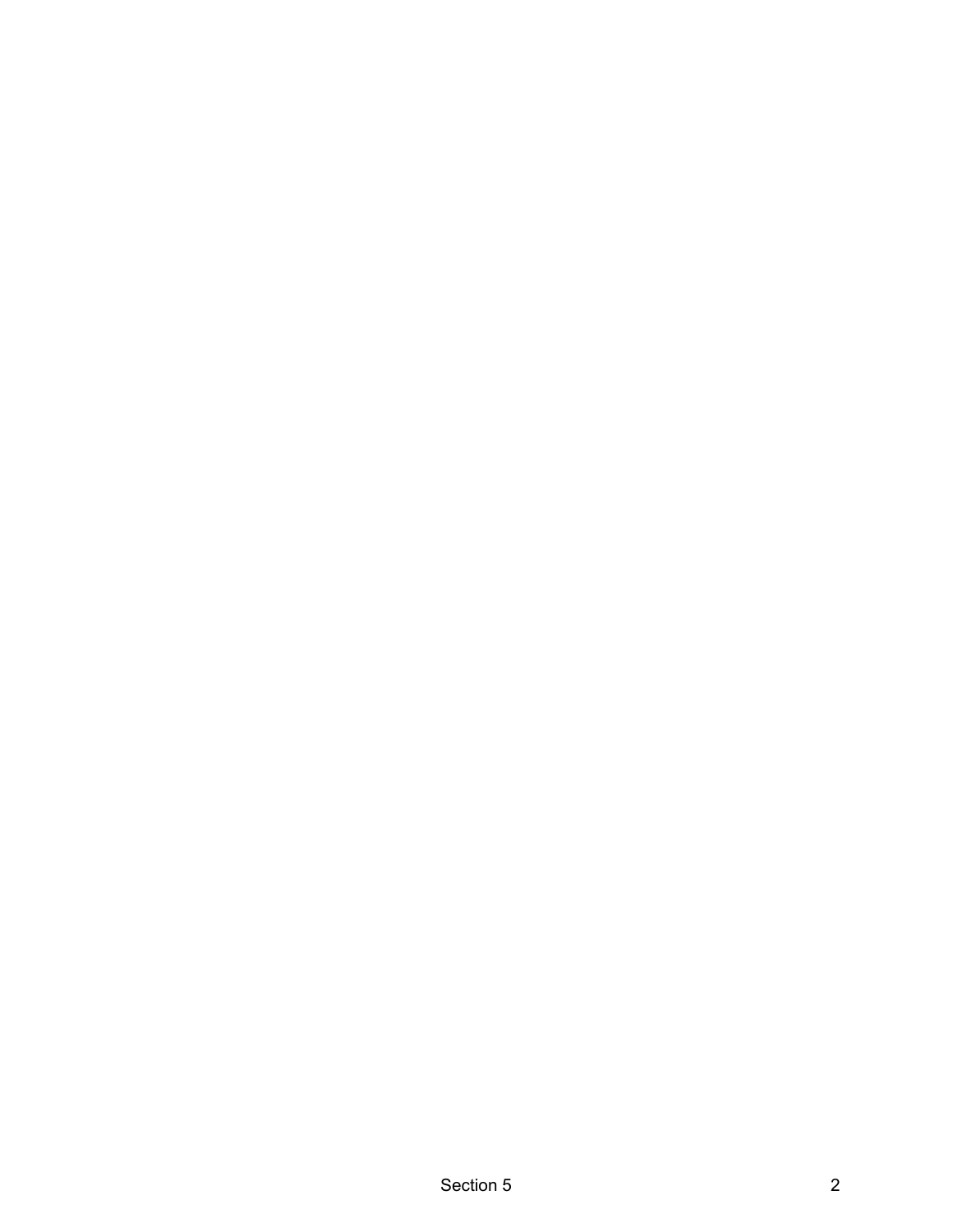#### **CITY OF PHILADELPHIA**

#### **DEPARTMENTAL SUMMARY BY FUND**

#### **FISCAL 2019 OPERATING BUDGET**

| Department<br>No.<br>OFFICE OF COMMUNITY EMPOWERMENT AND OPPORTUNITY (CEO) |              |            |                                                          |                       |                       |                       |                       |                     |  |
|----------------------------------------------------------------------------|--------------|------------|----------------------------------------------------------|-----------------------|-----------------------|-----------------------|-----------------------|---------------------|--|
|                                                                            |              |            |                                                          | Fiscal 2017           | Fiscal 2018           | Fiscal 2018           | Fiscal 2019           | Increase            |  |
|                                                                            |              |            |                                                          | Actual                | Original              | Estimated             | Proposed              | or                  |  |
| No.                                                                        | Fund         | Class      | Description                                              | Obligations           | Appropriation         | Obligations           | <b>Budget</b>         | (Decrease)          |  |
| (1)                                                                        | (2)          | (3)        | (4)                                                      | (5)                   | (6)                   | (7)                   | (8)                   | (9)                 |  |
| 01                                                                         |              | 100        | <b>Employee Compensation</b>                             |                       |                       |                       |                       |                     |  |
|                                                                            | General      | a)         | <b>Personal Services</b>                                 | 90,000                | 230,000               | 228,000               | 90,000                | (138,000)           |  |
|                                                                            |              | b)         | <b>Employee Benefits</b>                                 |                       |                       |                       |                       |                     |  |
|                                                                            |              | 200        | <b>Purchase of Services</b>                              | 588,847               | 1,445,000             | 1,913,500             | 500,000               | (1,413,500)         |  |
|                                                                            |              | 300        | <b>Materials and Supplies</b>                            |                       |                       |                       |                       |                     |  |
|                                                                            |              | 400        | Equipment                                                |                       |                       |                       |                       |                     |  |
|                                                                            |              | 500        | Contributions, etc.                                      | 500                   |                       |                       |                       |                     |  |
|                                                                            |              | 800        | Payments to Other Funds                                  |                       |                       |                       |                       |                     |  |
|                                                                            |              |            | Total                                                    | 679,347               | 1,675,000             | 2,141,500             | 590,000               | (1,551,500)         |  |
| 08                                                                         |              | 100        | <b>Employee Compensation</b>                             |                       |                       |                       |                       |                     |  |
|                                                                            | Grants       | a)         | <b>Personal Services</b>                                 | 1,845,167             | 2,646,348             | 1,845,441             | 2,399,073             | 553,632             |  |
|                                                                            | Revenue      | b)<br>200  | <b>Employee Benefits</b><br>Purchase of Services         | 326,873<br>10,367,356 | 480,329<br>16,486,379 | 330,300<br>13,095,618 | 429,391<br>15,646,220 | 99,091<br>2,550,602 |  |
|                                                                            |              | 300        | <b>Materials and Supplies</b>                            | 55,733                | 14,260                | 28,226                | 36,694                | 8,468               |  |
|                                                                            |              | 400        | Equipment                                                | 81,495                | 50,203                | 26,035                | 33,846                | 7,811               |  |
|                                                                            |              | 500        | Contributions, etc.                                      |                       |                       |                       |                       |                     |  |
|                                                                            |              | 800        | Payments to Other Funds                                  |                       |                       |                       |                       |                     |  |
|                                                                            |              |            | Total                                                    | 12,676,622            | 19,677,519            | 15,325,620            | 18,545,224            | 3,219,604           |  |
|                                                                            |              | 100        | <b>Employee Compensation</b>                             |                       |                       |                       |                       |                     |  |
|                                                                            |              | a)         | <b>Personal Services</b>                                 |                       |                       |                       |                       |                     |  |
|                                                                            |              | b)         | <b>Employee Benefits</b>                                 |                       |                       |                       |                       |                     |  |
|                                                                            |              | 200        | <b>Purchase of Services</b>                              |                       |                       |                       |                       |                     |  |
|                                                                            |              | 300        | <b>Materials and Supplies</b>                            |                       |                       |                       |                       |                     |  |
|                                                                            |              | 400        | Equipment                                                |                       |                       |                       |                       |                     |  |
|                                                                            |              | 500        | Contributions, etc.                                      |                       |                       |                       |                       |                     |  |
|                                                                            |              | 800        | Payments to Other Funds<br>Total                         |                       |                       |                       |                       |                     |  |
|                                                                            |              |            |                                                          |                       |                       |                       |                       |                     |  |
|                                                                            |              | 100        | <b>Employee Compensation</b><br><b>Personal Services</b> |                       |                       |                       |                       |                     |  |
|                                                                            |              | a)<br>b)   | <b>Employee Benefits</b>                                 |                       |                       |                       |                       |                     |  |
|                                                                            |              | 200        | Purchase of Services                                     |                       |                       |                       |                       |                     |  |
|                                                                            |              | 300        | <b>Materials and Supplies</b>                            |                       |                       |                       |                       |                     |  |
|                                                                            |              | 400        | Equipment                                                |                       |                       |                       |                       |                     |  |
|                                                                            |              | 500        | Contributions, etc.                                      |                       |                       |                       |                       |                     |  |
|                                                                            |              | 800        | Payments to Other Funds                                  |                       |                       |                       |                       |                     |  |
|                                                                            |              |            | Total                                                    |                       |                       |                       |                       |                     |  |
|                                                                            |              | 100        | <b>Employee Compensation</b>                             |                       |                       |                       |                       |                     |  |
|                                                                            |              | a)         | <b>Personal Services</b>                                 |                       |                       |                       |                       |                     |  |
|                                                                            |              | b)         | <b>Employee Benefits</b>                                 |                       |                       |                       |                       |                     |  |
|                                                                            |              | 200        | Purchase of Services                                     |                       |                       |                       |                       |                     |  |
|                                                                            |              | 300<br>400 | <b>Materials and Supplies</b><br>Equipment               |                       |                       |                       |                       |                     |  |
|                                                                            |              | 500        | Contributions, etc.                                      |                       |                       |                       |                       |                     |  |
|                                                                            |              | 800        | Payments to Other Funds                                  |                       |                       |                       |                       |                     |  |
|                                                                            |              |            | Total                                                    |                       |                       |                       |                       |                     |  |
|                                                                            |              | 100        | <b>Employee Compensation</b>                             |                       |                       |                       |                       |                     |  |
|                                                                            |              | a)         | <b>Personal Services</b>                                 | 1,935,167             | 2,876,348             | 2,073,441             | 2,489,073             | 415,632             |  |
|                                                                            |              | b)         | <b>Employee Benefits</b>                                 | 326,873               | 480,329               | 330,300               | 429,391               | 99,091              |  |
|                                                                            | Departmental | 200        | Purchase of Services                                     | 10,956,203            | 17,931,379            | 15,009,118            | 16,146,220            | 1,137,102           |  |
|                                                                            | Total        | 300        | Materials and Supplies                                   | 55,733                | 14,260                | 28,226                | 36,694                | 8,468               |  |
|                                                                            | All Funds    | 400        | Equipment                                                | 81,495                | 50,203                | 26,035                | 33,846                | 7,811               |  |
|                                                                            |              | 500        | Contributions, etc.                                      | 500                   |                       |                       |                       |                     |  |
|                                                                            |              | 800        | Payments to Other Funds<br>Total                         | 13,355,969            | 21,352,519            | 17,467,120            | 19,135,224            | 1,668,104           |  |
| 71-53B                                                                     |              |            |                                                          |                       |                       |                       |                       |                     |  |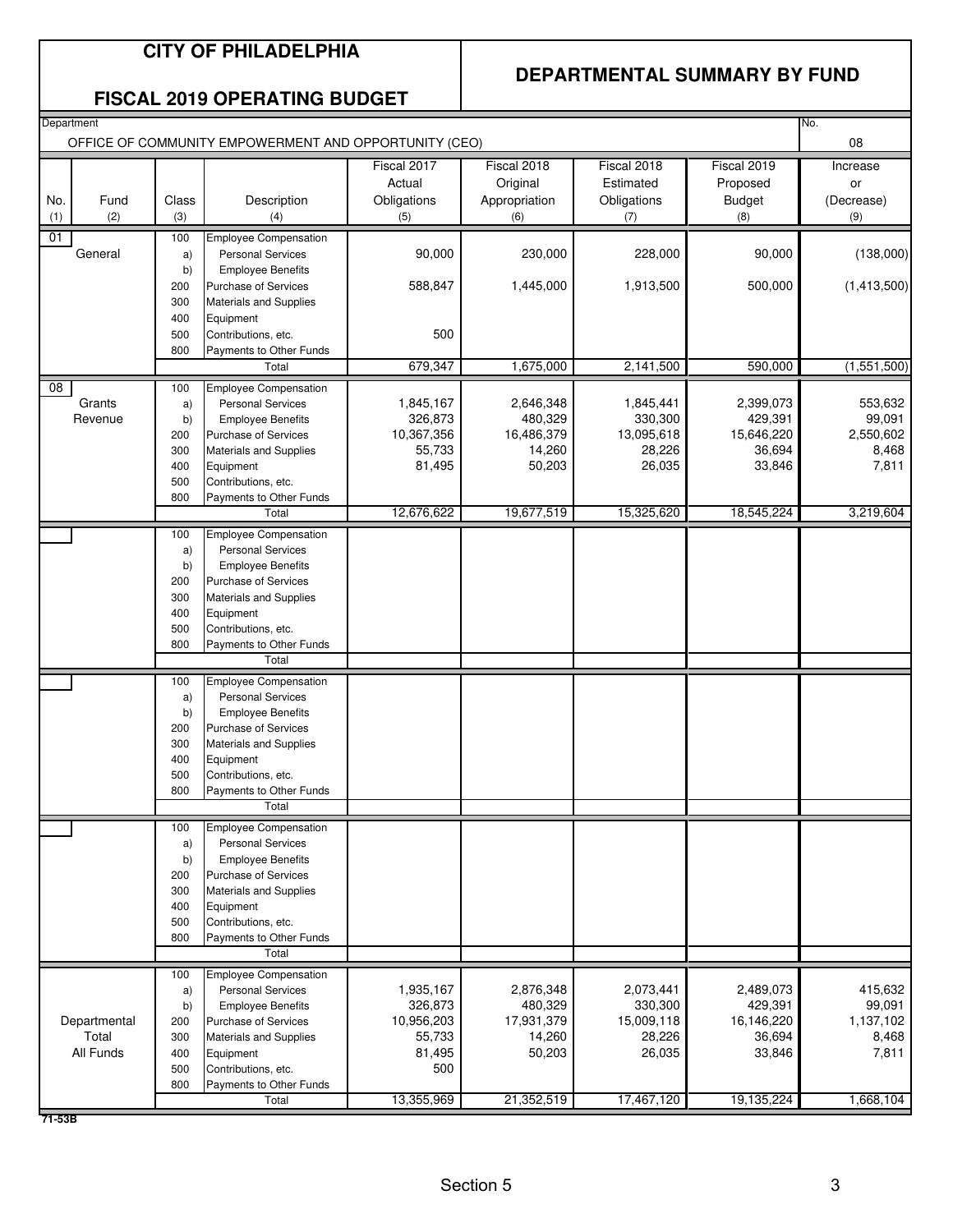#### **FISCAL 2019 OPERATING BUDGET**

### **CITY OF PHILADELPHIA DEPARTMENTAL SUMMARY INCREASES AND DECREASES**

| Department<br>OFFICE OF COMMUNITY EMPOWERMENT AND OPPORTUNITY (CEO) |                      |               |         |       |         | No.<br>08   |
|---------------------------------------------------------------------|----------------------|---------------|---------|-------|---------|-------------|
|                                                                     | Class                | Class         | Class   | Class | Other   |             |
| <b>Budget Comments</b>                                              | 100                  | 200           | 300/400 | 500   | Classes | Total       |
| (1)                                                                 | (2)                  | (3)           | (4)     | (5)   | (6)     | (7)         |
|                                                                     |                      |               |         |       |         |             |
| <b>GENERAL FUND</b>                                                 |                      |               |         |       |         |             |
| TRANSFER WORKFORCE DEVELOPMENT TO MDO                               | (138,000)            | (945,000)     |         |       |         | (1,083,000) |
| RESTORE FY18 RED. CHILD CARE FACILITIES PGM                         |                      | 31,500        |         |       |         | 31,500      |
| REDUCE HOMELESS ENGAGEMENT CENTERS                                  |                      | (500,000)     |         |       |         | (500,000)   |
| <b>TOTAL GENERAL FUND</b>                                           | (138,000)            | (1, 413, 500) |         |       |         | (1,551,500) |
| <b>GRANTS REVENUE FUND</b>                                          |                      |               |         |       |         |             |
| ANTICIPATED INCREASE IN GRANT FUNDING:                              |                      |               |         |       |         |             |
| AMERICORPS GRANT (TRANSFER TO MDO)                                  |                      | (1,060,064)   |         |       |         | (1,060,064) |
| COMMUNITY SERVICES BLOCK GRANT                                      | 502,609              | 1,063,741     | 1,500   |       |         | 1,567,850   |
| <b>FINANTA</b>                                                      |                      | 10,491        |         |       |         | 10,491      |
| HUMAN SERVICES DEVELOPMENT FUND                                     | 23,870               | 54,300        |         |       |         | 78,170      |
| MAYOR'S FUND FOR PHILADELPHIA                                       |                      | 72,090        |         |       |         | 72,090      |
| SHARED PROSPERITY INITIATIVE GRANTS                                 |                      | 150,000       |         |       |         | 150,000     |
| WORK READY PROGRAM                                                  | 110,595              | 2,256,846     | 8,870   |       |         | 2,376,311   |
| YOUTH POLICY INSTITUTE                                              | 15,649               | 3,198         | 5,909   |       |         | 24,756      |
| <b>TOTAL GRANTS REVENUE FUND</b>                                    | 652,723              | 2,550,602     | 16,279  |       |         | 3,219,604   |
|                                                                     |                      |               |         |       |         |             |
| <b>TOTAL ALL FUNDS</b>                                              | $\overline{514,723}$ | 1,137,102     | 16,279  |       |         | 1,668,104   |
|                                                                     |                      |               |         |       |         |             |
|                                                                     |                      |               |         |       |         |             |
|                                                                     |                      |               |         |       |         |             |
|                                                                     |                      |               |         |       |         |             |
|                                                                     |                      |               |         |       |         |             |
|                                                                     |                      |               |         |       |         |             |
|                                                                     |                      |               |         |       |         |             |
|                                                                     |                      |               |         |       |         |             |
|                                                                     |                      |               |         |       |         |             |
|                                                                     |                      |               |         |       |         |             |
|                                                                     |                      |               |         |       |         |             |
|                                                                     |                      |               |         |       |         |             |
|                                                                     |                      |               |         |       |         |             |
|                                                                     |                      |               |         |       |         |             |
|                                                                     |                      |               |         |       |         |             |
|                                                                     |                      |               |         |       |         |             |
|                                                                     |                      |               |         |       |         |             |
|                                                                     |                      |               |         |       |         |             |
|                                                                     |                      |               |         |       |         |             |
|                                                                     |                      |               |         |       |         |             |
|                                                                     |                      |               |         |       |         |             |
|                                                                     |                      |               |         |       |         |             |
|                                                                     |                      |               |         |       |         |             |
|                                                                     |                      |               |         |       |         |             |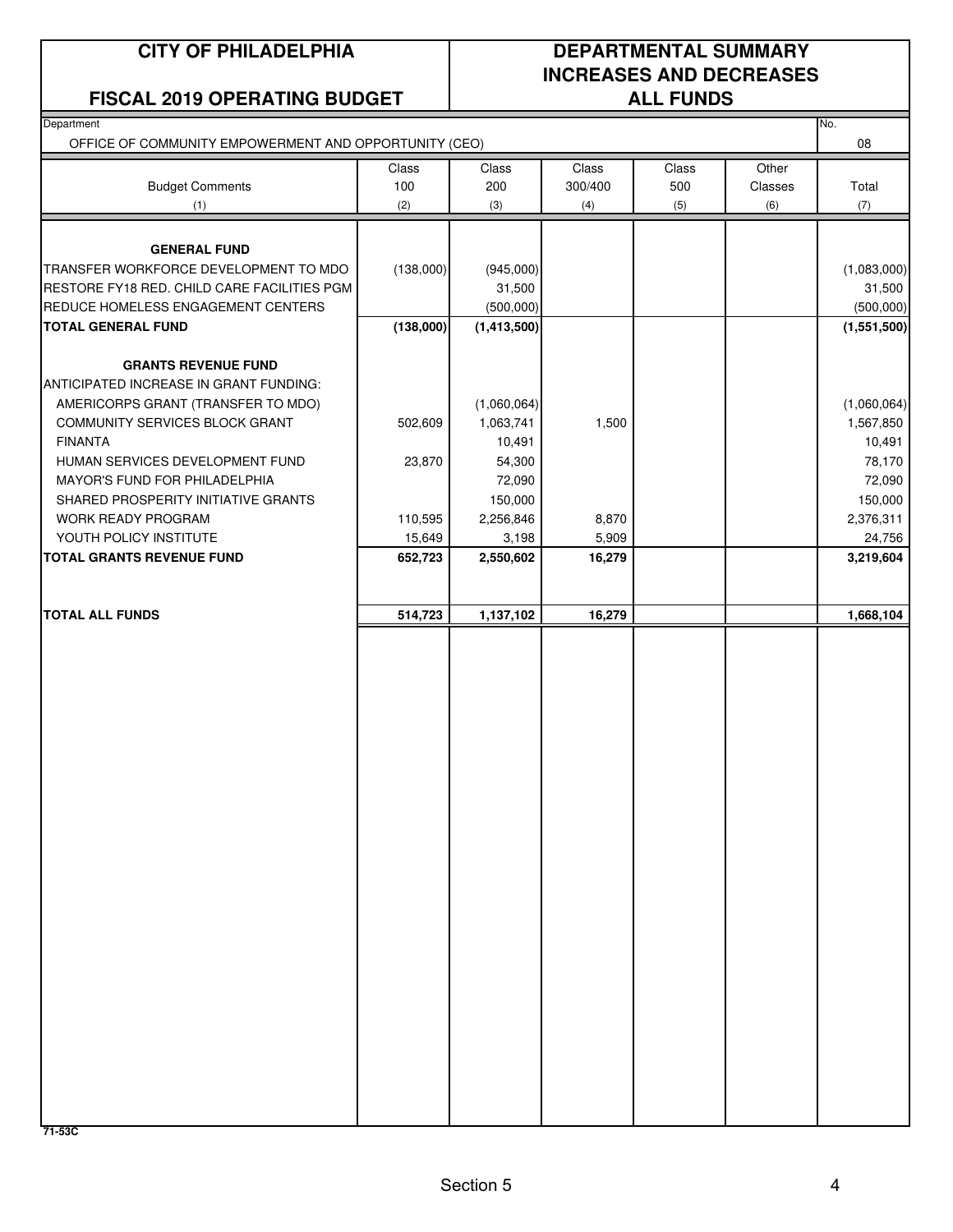#### **CITY OF PHILADELPHIA DEPARTMENTAL SUMMARY**

## **PERSONAL SERVICES**

#### **FISCAL 2019 OPERATING BUDGET**

|                | Department                                                         |           |             |                         | No.         |                |           |             |                 |                 |  |
|----------------|--------------------------------------------------------------------|-----------|-------------|-------------------------|-------------|----------------|-----------|-------------|-----------------|-----------------|--|
|                | OFFICE OF COMMUNITY EMPOWERMENT AND OPPORTUNITY (CEO)              |           |             |                         |             | 08             |           |             |                 |                 |  |
|                |                                                                    |           | Fiscal 2017 |                         | Fiscal 2018 |                |           | Fiscal 2019 | Increase        | Increase        |  |
| Line           |                                                                    | Actual    | Actual      | Budgeted                | Estimated   | Increment      | Budgeted  | Department  | (Decrease)      | (Decrease)      |  |
| No.            | Category                                                           | Positions | Obligations | Positions               | Obligations | Run - PPE      | Positions | Request     | in Pos.         | in Requirements |  |
|                |                                                                    | 6/30/17   |             |                         |             | 11/26/17       |           |             | (Col. 8 less 5) | (Col. 9 less 6) |  |
| (1)            | (2)                                                                | (3)       | (4)         | (5)                     | (6)         | (7)            | (8)       | (9)         | (10)            | (11)            |  |
|                | A. Summary by Object Classification - All Funds                    |           |             |                         |             |                |           |             |                 |                 |  |
| $\mathbf{1}$   | Lump Sum                                                           |           |             |                         |             |                |           |             |                 |                 |  |
| $\mathbf{2}$   | Full Time                                                          | 32        | 1,935,167   | 43                      | 2,073,441   | 33             | 36        | 2,489,073   | (7)             | 415,632         |  |
| 3              | Bonus, Gross Adj.                                                  |           |             |                         |             |                |           |             |                 |                 |  |
| 4              | PT, Temp/Seas, Bd, SCG                                             |           |             |                         |             |                |           |             |                 |                 |  |
| 5              | Overtime                                                           |           |             |                         |             |                |           |             |                 |                 |  |
| 6              | Holiday Overtime                                                   |           |             |                         |             |                |           |             |                 |                 |  |
| $\overline{7}$ | Shift/Stress                                                       |           |             |                         |             |                |           |             |                 |                 |  |
| 8              | H&L, IOD, LT-Sick                                                  |           |             |                         |             |                |           |             |                 |                 |  |
| 9              |                                                                    |           |             |                         |             |                |           |             |                 |                 |  |
|                | Total                                                              | 32        | 1,935,167   | 43                      | 2,073,441   | 33             | 36        | 2,489,073   | (7)             | 415,632         |  |
|                | B. Summary of Uniformed Personnel Included in Above - All Funds    |           |             |                         |             |                |           |             |                 |                 |  |
| $\mathbf{1}$   | Lump Sum                                                           |           |             |                         |             |                |           |             |                 |                 |  |
| $\overline{2}$ | Full Time - Uniform                                                |           |             |                         |             |                |           |             |                 |                 |  |
| 3              | Bonus, Gross Adj.                                                  |           |             |                         |             |                |           |             |                 |                 |  |
| $\overline{4}$ | PT, Temp/Seas, Bd, SCG                                             |           |             |                         |             |                |           |             |                 |                 |  |
| 5              | Overtime - Uniform                                                 |           |             |                         |             |                |           |             |                 |                 |  |
| 6              | Unused Uniform Leave                                               |           |             |                         |             |                |           |             |                 |                 |  |
| $\overline{7}$ | Shift/Stress                                                       |           |             |                         |             |                |           |             |                 |                 |  |
| 8              | H&L, IOD, LT-Sick                                                  |           |             |                         |             |                |           |             |                 |                 |  |
| 9              |                                                                    |           |             |                         |             |                |           |             |                 |                 |  |
|                | Total                                                              |           |             |                         |             |                |           |             |                 |                 |  |
|                | C. Summary by Object Classification - General Fund                 |           |             |                         |             |                |           |             |                 |                 |  |
| $\mathbf{1}$   | Lump Sum                                                           |           |             |                         |             |                |           |             |                 |                 |  |
| $\mathbf{2}$   | Full Time                                                          |           | 90,000      | $\overline{\mathbf{c}}$ | 228,000     | 2              |           | 90,000      | (2)             | (138,000)       |  |
| 3              | Bonus, Gross Adj.                                                  |           |             |                         |             |                |           |             |                 |                 |  |
| 4              | PT, Temp/Seas, Bd, SCG                                             |           |             |                         |             |                |           |             |                 |                 |  |
| 5              | Overtime                                                           |           |             |                         |             |                |           |             |                 |                 |  |
|                | 6 Holiday Overtime                                                 |           |             |                         |             |                |           |             |                 |                 |  |
| $7^{\circ}$    | Shift/Stress                                                       |           |             |                         |             |                |           |             |                 |                 |  |
| 8              | H&L, IOD, LT-Sick                                                  |           |             |                         |             |                |           |             |                 |                 |  |
| 9              |                                                                    |           |             |                         |             |                |           |             |                 |                 |  |
|                | Total                                                              |           | 90,000      | $\mathbf{2}$            | 228,000     | $\overline{c}$ |           | 90,000      | (2)             | (138,000)       |  |
|                | D. Summary of Uniformed Personnel Included in Above - General Fund |           |             |                         |             |                |           |             |                 |                 |  |
| $\mathbf{1}$   | Lump Sum                                                           |           |             |                         |             |                |           |             |                 |                 |  |
|                | 2 Full Time - Uniform                                              |           |             |                         |             |                |           |             |                 |                 |  |
| 3              | Bonus, Gross Adj.                                                  |           |             |                         |             |                |           |             |                 |                 |  |
| $\overline{4}$ | PT, Temp/Seas, Bd, SCG                                             |           |             |                         |             |                |           |             |                 |                 |  |
| 5              | Overtime - Uniform                                                 |           |             |                         |             |                |           |             |                 |                 |  |
| 6              | <b>Unused Uniform Leave</b>                                        |           |             |                         |             |                |           |             |                 |                 |  |
| $\overline{7}$ | Shift/Stress                                                       |           |             |                         |             |                |           |             |                 |                 |  |
| 8              | H&L, IOD, LT-Sick                                                  |           |             |                         |             |                |           |             |                 |                 |  |
| 9              |                                                                    |           |             |                         |             |                |           |             |                 |                 |  |
|                | Total                                                              |           |             |                         |             |                |           |             |                 |                 |  |
| 71-53D         |                                                                    |           |             |                         |             |                |           |             |                 |                 |  |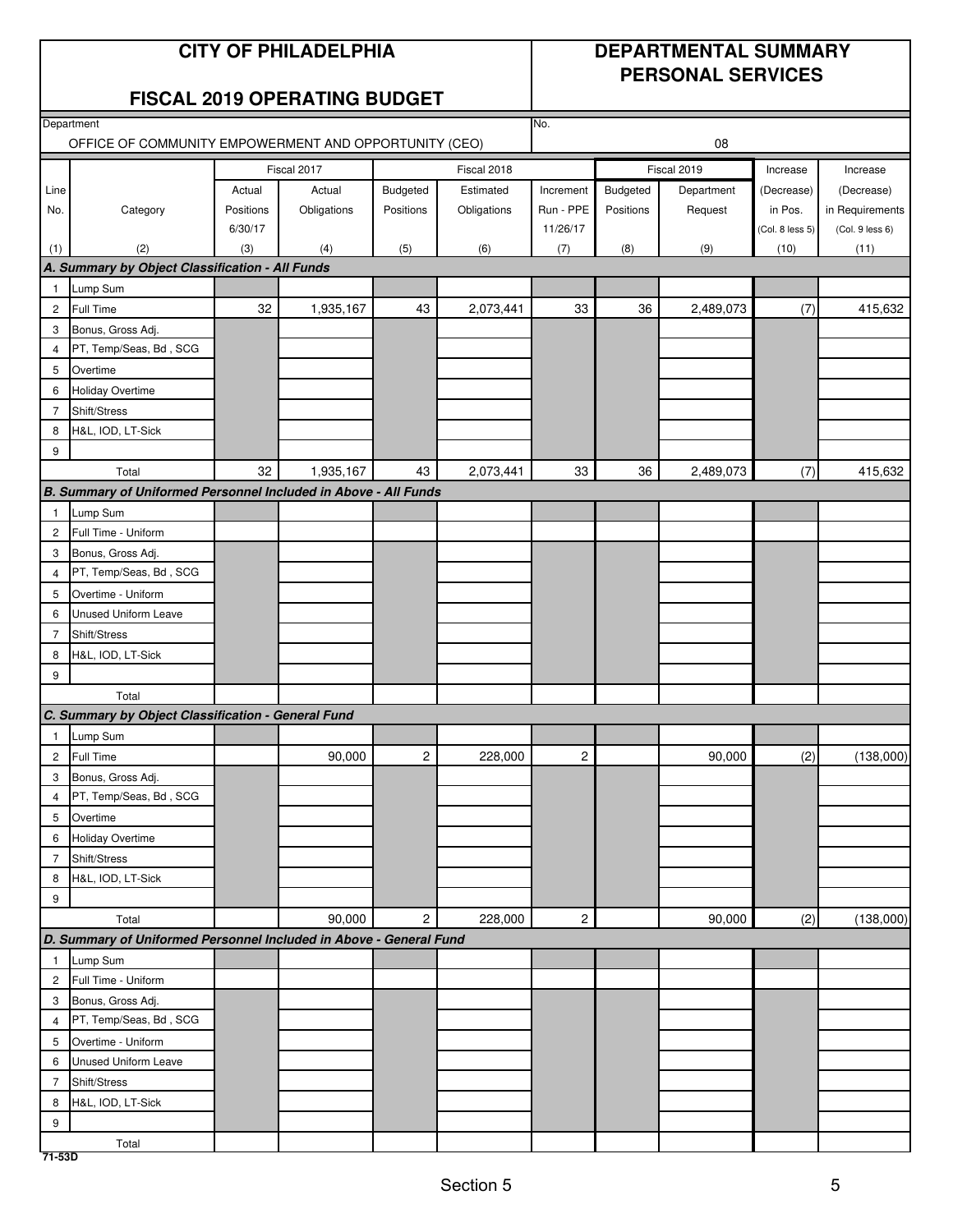|            | <b>CITY OF PHILADELPHIA</b>          |                                               | <b>DIVISION SUMMARY - ALL FUNDS</b> |                                     |                         |                 |  |
|------------|--------------------------------------|-----------------------------------------------|-------------------------------------|-------------------------------------|-------------------------|-----------------|--|
|            | <b>FISCAL 2019 OPERATING BUDGET</b>  |                                               |                                     |                                     |                         |                 |  |
| Department |                                      | No.                                           | <b>Division</b>                     |                                     |                         | No.             |  |
|            | OFFICE OF COMMUNITY EMP & OPP (CEO)  | 08                                            | <b>Major Objectives</b>             | OFFICE OF COMMUNITY EMP & OPP (CEO) |                         | 01              |  |
|            |                                      |                                               |                                     |                                     |                         |                 |  |
|            |                                      |                                               |                                     |                                     |                         |                 |  |
|            |                                      |                                               | <b>Summary by Class</b>             |                                     |                         |                 |  |
| Class      | Description                          | Fiscal 2017<br>Actual                         | Fiscal 2018<br>Original             | Fiscal 2018<br>Estimated            | Fiscal 2019<br>Proposed | Increase<br>or  |  |
|            |                                      | Obligations                                   | Appropriations                      | Obligations                         | <b>Budget</b>           | (Decrease)      |  |
|            | (2)                                  | (3)                                           |                                     | (5)                                 | (6)                     | (7)             |  |
| (1)<br>100 | <b>Employee Compensation</b>         |                                               | (4)                                 |                                     |                         |                 |  |
| a)         | <b>Personal Services</b>             | 1,935,167                                     | 2,876,348                           | 2,073,441                           | 2,489,073               | 415,632         |  |
| b)         | <b>Employee Benefits</b>             | 326,873                                       | 480,329                             | 330,300                             | 429,391                 | 99,091          |  |
| 200        | <b>Purchase of Services</b>          | 10,956,203                                    | 17,931,379                          | 15,009,118                          | 16,146,220              | 1,137,102       |  |
| 300        | Materials and Supplies               | 55,733                                        | 14,260                              | 28,226                              | 36,694                  | 8,468           |  |
| 400        | Equipment                            | 81,495                                        | 50,203                              | 26,035                              | 33,846                  | 7,811           |  |
| 500        | Contributions, Indemnities and Taxes | 500                                           |                                     |                                     |                         |                 |  |
| 700        | <b>Debt Service</b>                  |                                               |                                     |                                     |                         |                 |  |
| 800        | Payments to Other Funds              |                                               |                                     |                                     |                         |                 |  |
| 900        | Advances and Misc. Payments          |                                               |                                     |                                     |                         |                 |  |
|            | Total                                | 13,355,969                                    | 21,352,519                          | 17,467,120                          | 19,135,224              | 1,668,104       |  |
|            |                                      |                                               | <b>Summary by Fund</b>              |                                     |                         |                 |  |
|            |                                      | Fiscal 2017                                   | Fiscal 2018                         | Fiscal 2018                         | Fiscal 2019             | Increase        |  |
| Fund       | Fund                                 | Actual                                        | Original                            | Estimated                           | Proposed                | or              |  |
| No.        |                                      | Obligations                                   | Appropriations                      | Obligations                         | <b>Budget</b>           | (Decrease)      |  |
| (1)        | (2)                                  | (3)                                           |                                     | (5)                                 | (6)                     | (7)             |  |
| 01         | General                              | 679,347                                       | (4)<br>1,675,000                    | 2,141,500                           | 590,000                 | (1,551,500)     |  |
| 08         | <b>Grants Revenue</b>                | 12,676,622                                    | 19,677,519                          | 15,325,620                          | 18,545,224              | 3,219,604       |  |
|            |                                      |                                               |                                     |                                     |                         |                 |  |
|            |                                      |                                               |                                     |                                     |                         |                 |  |
|            |                                      |                                               |                                     |                                     |                         |                 |  |
|            |                                      |                                               |                                     |                                     |                         |                 |  |
|            | Total                                | 13,355,969                                    | 21,352,519                          | 17,467,120                          | 19,135,224              | 1,668,104       |  |
|            |                                      | <b>Summary of Full Time Positions by Fund</b> |                                     |                                     |                         |                 |  |
| Fund       |                                      | Actual                                        | Fiscal 2018                         | Increment                           | Fiscal 2019             | Inc.            |  |
| No.        | Fund                                 | Positions                                     | Budgeted                            | Run                                 | <b>Budgeted</b>         | (Dec.)          |  |
|            |                                      | 6/30/17                                       | Positions                           | PPE 11/26/17                        | Positions               | (Col. 6 less 4) |  |
| (1)        | (2)                                  | (3)                                           | (4)                                 | (5)                                 | (6)                     | (7)             |  |
| 01         | General                              |                                               | $\overline{c}$                      | $\mathbf{2}$                        |                         | (2)             |  |
| 08         | <b>Grants Revenue</b>                | 32                                            | 41                                  | 31                                  | 36                      | (5)             |  |
|            |                                      |                                               |                                     |                                     |                         |                 |  |
|            |                                      |                                               |                                     |                                     |                         |                 |  |
|            |                                      |                                               |                                     |                                     |                         |                 |  |
|            |                                      |                                               |                                     |                                     |                         |                 |  |
|            | <b>Total Full Time</b>               | 32                                            | 43                                  | 33                                  | 36                      | (7)             |  |

**71-53E**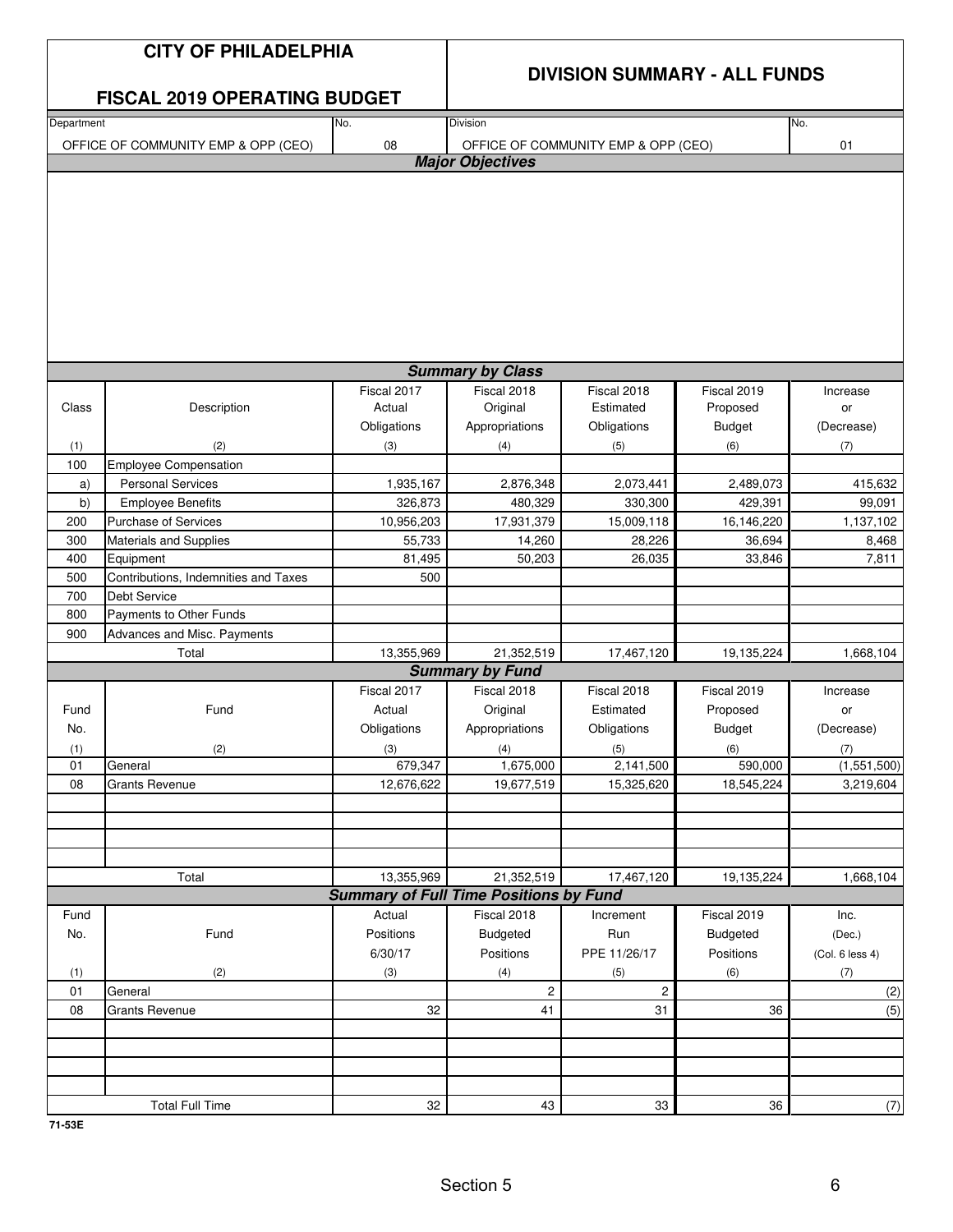|                | <b>CITY OF PHILADELPHIA</b>                                                                                                                                                                                                                                                                                             |             |                             |                                     |                         |                    |  |  |  |  |
|----------------|-------------------------------------------------------------------------------------------------------------------------------------------------------------------------------------------------------------------------------------------------------------------------------------------------------------------------|-------------|-----------------------------|-------------------------------------|-------------------------|--------------------|--|--|--|--|
|                |                                                                                                                                                                                                                                                                                                                         |             |                             |                                     | <b>DIVISION SUMMARY</b> |                    |  |  |  |  |
|                | <b>FISCAL 2019 OPERATING BUDGET</b>                                                                                                                                                                                                                                                                                     |             |                             |                                     |                         |                    |  |  |  |  |
| Department     |                                                                                                                                                                                                                                                                                                                         | No.         | Division                    |                                     |                         | No.                |  |  |  |  |
| Fund           | OFFICE OF COMMUNITY EMP & OPP (CEO)                                                                                                                                                                                                                                                                                     | 08          |                             | OFFICE OF COMMUNITY EMP & OPP (CEO) |                         | 01                 |  |  |  |  |
| <b>GENERAL</b> |                                                                                                                                                                                                                                                                                                                         | No.<br>01   |                             |                                     |                         |                    |  |  |  |  |
|                |                                                                                                                                                                                                                                                                                                                         |             | <b>Major Objectives</b>     |                                     |                         |                    |  |  |  |  |
|                |                                                                                                                                                                                                                                                                                                                         |             |                             |                                     |                         |                    |  |  |  |  |
|                | <b>Administrative Support Services</b>                                                                                                                                                                                                                                                                                  |             |                             |                                     |                         |                    |  |  |  |  |
|                | To provide salary support for CEO staff that provide administrative services for numerous CEO program initiatives that have<br>limited or no staffing. Funding will support salaries and hire additional staff as needed.                                                                                               |             |                             |                                     |                         |                    |  |  |  |  |
|                | <b>Child Care Facility Program</b>                                                                                                                                                                                                                                                                                      |             |                             |                                     |                         |                    |  |  |  |  |
|                | Early Childhood Education Facilities Fund provides construction financing and technical assistance to nonprofit child<br>care providers seeking to improve the quality of their programs and facilities, improve their organizational business<br>practices, and achieve or maintain licensure or certification status. |             |                             |                                     |                         |                    |  |  |  |  |
|                |                                                                                                                                                                                                                                                                                                                         |             | <b>Summary by Class</b>     |                                     |                         |                    |  |  |  |  |
|                |                                                                                                                                                                                                                                                                                                                         |             |                             |                                     |                         |                    |  |  |  |  |
|                |                                                                                                                                                                                                                                                                                                                         | Fiscal 2017 | Fiscal 2018                 | Fiscal 2018                         | Fiscal 2019             | Increase           |  |  |  |  |
| Class          | Description                                                                                                                                                                                                                                                                                                             | Actual      | Original                    | Estimated                           | Proposed                | or                 |  |  |  |  |
|                | (2)                                                                                                                                                                                                                                                                                                                     | Obligations | Appropriations              | Obligations                         | <b>Budget</b>           | (Decrease)         |  |  |  |  |
| (1)<br>100     | <b>Employee Compensation</b>                                                                                                                                                                                                                                                                                            | (3)         | (4)                         | (5)                                 | (6)                     | (7)                |  |  |  |  |
| a)             | <b>Personal Services</b>                                                                                                                                                                                                                                                                                                | 90,000      | 230,000                     | 228,000                             | 90,000                  | (138,000)          |  |  |  |  |
| b)             | <b>Employee Benefits</b>                                                                                                                                                                                                                                                                                                |             |                             |                                     |                         |                    |  |  |  |  |
| 200            | Purchase of Services                                                                                                                                                                                                                                                                                                    | 588,847     | 1,445,000                   | 1,913,500                           | 500,000                 | (1,413,500)        |  |  |  |  |
| 300            | Materials and Supplies                                                                                                                                                                                                                                                                                                  |             |                             |                                     |                         |                    |  |  |  |  |
| 400            | Equipment                                                                                                                                                                                                                                                                                                               |             |                             |                                     |                         |                    |  |  |  |  |
| 500            | Contributions, Indemnities and Taxes                                                                                                                                                                                                                                                                                    | 500         |                             |                                     |                         |                    |  |  |  |  |
| 700            | Debt Service                                                                                                                                                                                                                                                                                                            |             |                             |                                     |                         |                    |  |  |  |  |
| 800            | Payments to Other Funds                                                                                                                                                                                                                                                                                                 |             |                             |                                     |                         |                    |  |  |  |  |
| 900            | Advances and Misc. Payments                                                                                                                                                                                                                                                                                             |             |                             |                                     |                         |                    |  |  |  |  |
|                | Total                                                                                                                                                                                                                                                                                                                   | 679,347     | 1,675,000                   | 2,141,500                           | 590,000                 | (1,551,500)        |  |  |  |  |
|                |                                                                                                                                                                                                                                                                                                                         |             | <b>Summary of Positions</b> |                                     |                         |                    |  |  |  |  |
|                |                                                                                                                                                                                                                                                                                                                         | Actual      | Fiscal 2018                 | Increment                           | Fiscal 2019             | Increase           |  |  |  |  |
|                |                                                                                                                                                                                                                                                                                                                         | Positions   | Budgeted                    | Run                                 | <b>Budgeted</b>         | (Decrease)         |  |  |  |  |
| Code           | Category                                                                                                                                                                                                                                                                                                                | 6/30/17     | Positions                   | PPE 11/26/17                        | Positions               | Col. 6 less Col. 4 |  |  |  |  |
| (1)            | (2)                                                                                                                                                                                                                                                                                                                     | (3)         | (4)                         | (5)                                 | (6)                     | (7)                |  |  |  |  |
| 101            | Full Time - Civilian                                                                                                                                                                                                                                                                                                    |             | $\overline{c}$              | 2                                   |                         | (2)                |  |  |  |  |
| 105            | Full Time - Uniform                                                                                                                                                                                                                                                                                                     |             |                             |                                     |                         |                    |  |  |  |  |
|                | Total                                                                                                                                                                                                                                                                                                                   |             | $\overline{c}$              | $\overline{2}$                      |                         | (2)                |  |  |  |  |
| 71-53F         |                                                                                                                                                                                                                                                                                                                         |             |                             |                                     |                         |                    |  |  |  |  |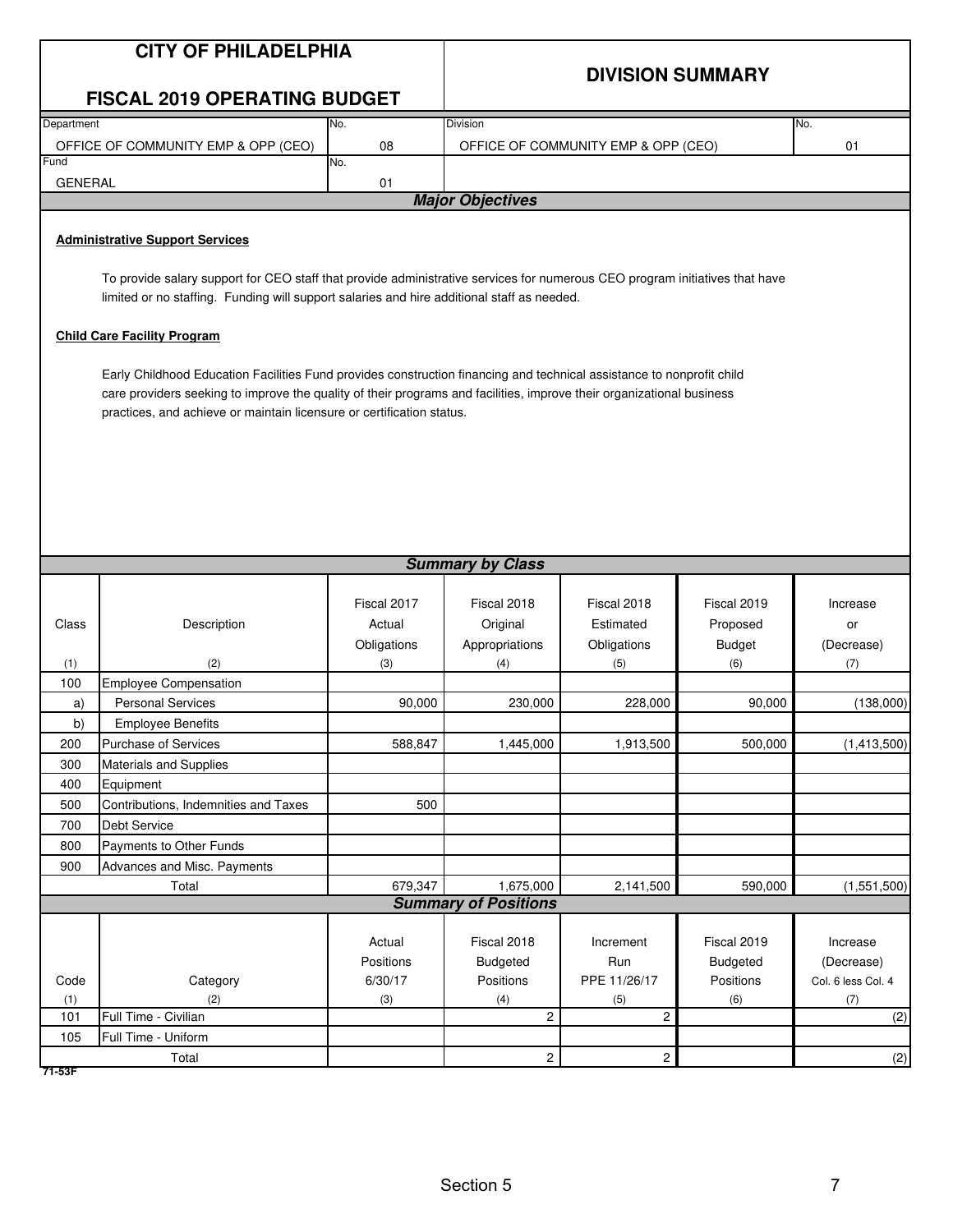| No.<br>No.<br>Department<br>Division<br>08<br>OFFICE OF COMMUNITY EMP & OPP (CEO)<br>01<br>OFFICE OF COMMUNITY EMP & OPP (CEO)<br>Fund<br>No.<br><b>GENERAL</b><br>$01$<br>Fiscal<br>Fiscal<br>Fiscal<br>2017<br>2018<br>2019<br>Salary<br>Increment<br>Annual<br>Class<br>Title<br>Actual Pos.<br>Budgeted<br>Run - PPE<br>Salary<br>Line<br>Range<br>Budgeted<br>(Col. 8)<br>Code<br>(in dollars)<br>6/30/17<br>Positions<br>11/26/17<br>Positions<br>7/1/18<br>No.<br>(2)<br>(9)<br>(1)<br>(3)<br>(4)<br>(5)<br>(6)<br>(7)<br>(8)<br>(10)<br>P547 Director of Workforce Strategies<br>65,000 - 85,000<br>1<br>$\mathbf{1}$<br>$\mathbf{1}$<br>P588 PowerCorps PHL Project Manager<br>53,000 - 60,000<br>$\mathbf{2}$<br>$\mathbf{1}$<br>$\mathbf{1}$<br>$\overline{2}$<br>$\overline{2}$ |  | <b>CITY OF PHILADELPHIA</b><br>FISCAL 2019 OPERATING BUDGET | <b>SCHEDULE 100</b><br><b>LIST OF POSITIONS</b><br><b>BY DIVISION</b> |  |  |  |  |                                        |
|---------------------------------------------------------------------------------------------------------------------------------------------------------------------------------------------------------------------------------------------------------------------------------------------------------------------------------------------------------------------------------------------------------------------------------------------------------------------------------------------------------------------------------------------------------------------------------------------------------------------------------------------------------------------------------------------------------------------------------------------------------------------------------------------|--|-------------------------------------------------------------|-----------------------------------------------------------------------|--|--|--|--|----------------------------------------|
|                                                                                                                                                                                                                                                                                                                                                                                                                                                                                                                                                                                                                                                                                                                                                                                             |  |                                                             |                                                                       |  |  |  |  |                                        |
|                                                                                                                                                                                                                                                                                                                                                                                                                                                                                                                                                                                                                                                                                                                                                                                             |  |                                                             |                                                                       |  |  |  |  |                                        |
|                                                                                                                                                                                                                                                                                                                                                                                                                                                                                                                                                                                                                                                                                                                                                                                             |  |                                                             |                                                                       |  |  |  |  |                                        |
|                                                                                                                                                                                                                                                                                                                                                                                                                                                                                                                                                                                                                                                                                                                                                                                             |  |                                                             |                                                                       |  |  |  |  | Increase<br>(Decrease)<br>less Col. 6) |
|                                                                                                                                                                                                                                                                                                                                                                                                                                                                                                                                                                                                                                                                                                                                                                                             |  |                                                             |                                                                       |  |  |  |  | (1)<br>(1)<br>(2)                      |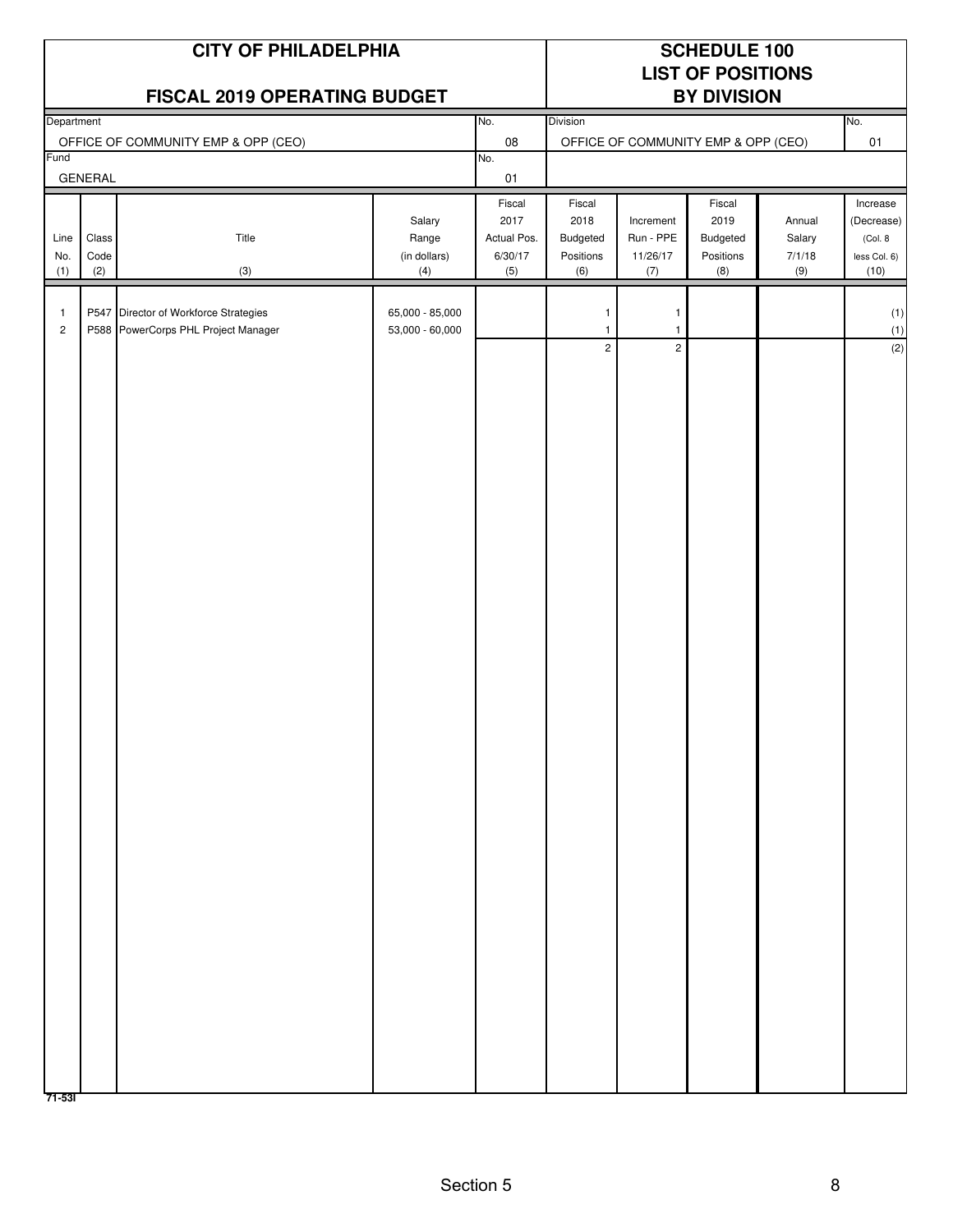|                |                                             | <b>CITY OF PHILADELPHIA</b><br><b>FISCAL 2019 OPERATING BUDGET</b> |           |                             |                                     |                 |                         |                 | <b>SCHEDULE 100</b><br><b>LIST OF POSITIONS</b><br><b>BY DIVISION</b> |                 |                      |
|----------------|---------------------------------------------|--------------------------------------------------------------------|-----------|-----------------------------|-------------------------------------|-----------------|-------------------------|-----------------|-----------------------------------------------------------------------|-----------------|----------------------|
| Department     |                                             |                                                                    |           |                             | No.                                 | <b>Division</b> |                         |                 |                                                                       |                 | No.                  |
|                |                                             | OFFICE OF COMMUNITY EMP & OPP (CEO)                                |           |                             | 08                                  |                 |                         |                 | OFFICE OF COMMUNITY EMP & OPP (CEO)                                   |                 | 01                   |
| Fund           | <b>GENERAL</b>                              |                                                                    |           |                             | No.<br>01                           |                 |                         |                 |                                                                       |                 |                      |
|                |                                             |                                                                    |           |                             |                                     | Fiscal          | Fiscal                  |                 | Fiscal                                                                |                 | Inc.                 |
|                |                                             |                                                                    |           |                             | Salary                              | 2017            | 2018                    | Increment       | 2019                                                                  | Annual          | (Dec.)               |
| Line           | Class                                       | Title                                                              |           |                             | Range                               | Actual Pos.     | Budgeted                | Run -PPE        | <b>Budgeted</b>                                                       | Salary          | (Col. 8)             |
| No.<br>(1)     | Code<br>(2)                                 | (3)                                                                |           |                             | (in dollars)<br>(4)                 | 6/30/17<br>(5)  | Positions<br>(6)        | 11/26/17<br>(7) | Positions<br>(8)                                                      | 7/1/18<br>(9)   | less Col. 6)<br>(10) |
|                |                                             |                                                                    |           |                             |                                     |                 |                         |                 |                                                                       |                 |                      |
|                | From Schedule I                             |                                                                    |           |                             |                                     | $\overline{c}$  | $\overline{\mathbf{c}}$ |                 |                                                                       | (2)             |                      |
|                |                                             |                                                                    |           |                             |                                     |                 |                         |                 |                                                                       |                 |                      |
|                | Administrative Support Expenditure Transfer |                                                                    |           |                             |                                     |                 |                         |                 |                                                                       | 90,000          |                      |
|                |                                             |                                                                    |           |                             |                                     |                 |                         |                 |                                                                       |                 |                      |
|                |                                             |                                                                    |           |                             |                                     |                 |                         |                 |                                                                       |                 |                      |
|                |                                             |                                                                    |           |                             |                                     |                 |                         |                 |                                                                       |                 |                      |
|                |                                             |                                                                    |           |                             |                                     |                 |                         |                 |                                                                       |                 |                      |
|                |                                             |                                                                    |           |                             |                                     |                 |                         |                 |                                                                       |                 |                      |
|                |                                             |                                                                    |           |                             |                                     |                 |                         |                 |                                                                       |                 |                      |
|                |                                             |                                                                    |           |                             |                                     |                 |                         |                 |                                                                       |                 |                      |
|                |                                             |                                                                    |           |                             |                                     |                 |                         |                 |                                                                       |                 |                      |
|                |                                             |                                                                    |           |                             |                                     |                 |                         |                 |                                                                       |                 |                      |
|                |                                             |                                                                    |           |                             |                                     |                 |                         |                 |                                                                       |                 |                      |
|                |                                             |                                                                    |           |                             |                                     |                 |                         |                 |                                                                       |                 |                      |
|                |                                             |                                                                    |           |                             |                                     |                 |                         |                 |                                                                       |                 |                      |
|                |                                             |                                                                    |           |                             |                                     |                 |                         |                 |                                                                       |                 |                      |
|                |                                             |                                                                    |           |                             |                                     |                 |                         |                 |                                                                       |                 |                      |
|                |                                             |                                                                    |           |                             |                                     |                 |                         |                 |                                                                       |                 |                      |
|                |                                             |                                                                    |           |                             |                                     |                 |                         |                 |                                                                       |                 |                      |
|                |                                             |                                                                    |           |                             |                                     |                 |                         |                 |                                                                       |                 |                      |
|                |                                             | <b>Total Gross Requirements</b>                                    |           |                             |                                     |                 | $\overline{2}$          | $\overline{c}$  |                                                                       | 90,000          | (2)                  |
|                |                                             | Plus: Earned Increment                                             |           |                             |                                     |                 |                         |                 |                                                                       |                 |                      |
|                |                                             | Plus: Longevity                                                    |           |                             |                                     |                 |                         |                 |                                                                       |                 |                      |
|                |                                             | Less: (Vacancy Allowance)                                          |           |                             |                                     |                 |                         |                 |                                                                       |                 |                      |
|                |                                             |                                                                    |           | <b>Total Budget Request</b> | <b>Summary of Personal Services</b> |                 |                         |                 |                                                                       | 90,000          |                      |
|                |                                             |                                                                    |           | Fiscal 2017                 |                                     | Fiscal 2018     |                         |                 | Fiscal 2019                                                           | Inc. $/$ (Dec.) | Inc. $/$ (Dec.)      |
| Line           |                                             |                                                                    | Actual    | Actual                      | Budgeted                            | Estimated       | Increment               | Budgeted        | Department                                                            | in Require.     | in Bud. Pos.         |
| No.            |                                             | Category                                                           | Positions | Obligations                 | Positions                           | Obligations     | Run -PPE                | Positions       | Request                                                               | (Col.9          | (Col. 8              |
|                |                                             |                                                                    | 6/30/17   |                             |                                     |                 | 11/26/17                |                 |                                                                       | less Col. 6)    | less Col. 5)         |
| (1)            |                                             | (2)                                                                | (3)       | (4)                         | (5)                                 | (6)             | (7)                     | (8)             | (9)                                                                   | (10)            | (11)                 |
| $\mathbf{1}$   | Lump Sum                                    |                                                                    |           |                             |                                     |                 |                         |                 |                                                                       |                 |                      |
| $\overline{2}$ |                                             | Full Time - Civilian                                               |           | 90,000                      | $\overline{c}$                      | 228,000         | $\mathbf{2}$            |                 | 90,000                                                                | (138,000)       | (2)                  |
| 3              |                                             | Full Time - Uniform                                                |           |                             |                                     |                 |                         |                 |                                                                       |                 |                      |
| $\overline{4}$ |                                             | Bonus, Gross Adj.                                                  |           |                             |                                     |                 |                         |                 |                                                                       |                 |                      |
| 5              |                                             | PT, Temp/Seas, Bd, SCG                                             |           |                             |                                     |                 |                         |                 |                                                                       |                 |                      |
| 6              |                                             | Overtime - Civilian                                                |           |                             |                                     |                 |                         |                 |                                                                       |                 |                      |
| $\overline{7}$ |                                             | Overtime - Uniform                                                 |           |                             |                                     |                 |                         |                 |                                                                       |                 |                      |
| 8              |                                             | Holiday Overtime - Civilian                                        |           |                             |                                     |                 |                         |                 |                                                                       |                 |                      |
| 9              |                                             | <b>Unused Uniform Leave</b>                                        |           |                             |                                     |                 |                         |                 |                                                                       |                 |                      |
| 10             | Shift/Stress                                |                                                                    |           |                             |                                     |                 |                         |                 |                                                                       |                 |                      |
| 11             |                                             | H&L, IOD, LT-Sick                                                  |           |                             |                                     |                 |                         |                 |                                                                       |                 |                      |
| 12             |                                             | Total                                                              |           | 90,000                      | $\mathbf{2}$                        | 228,000         | $\overline{2}$          |                 | 90,000                                                                | (138,000)       | (2)                  |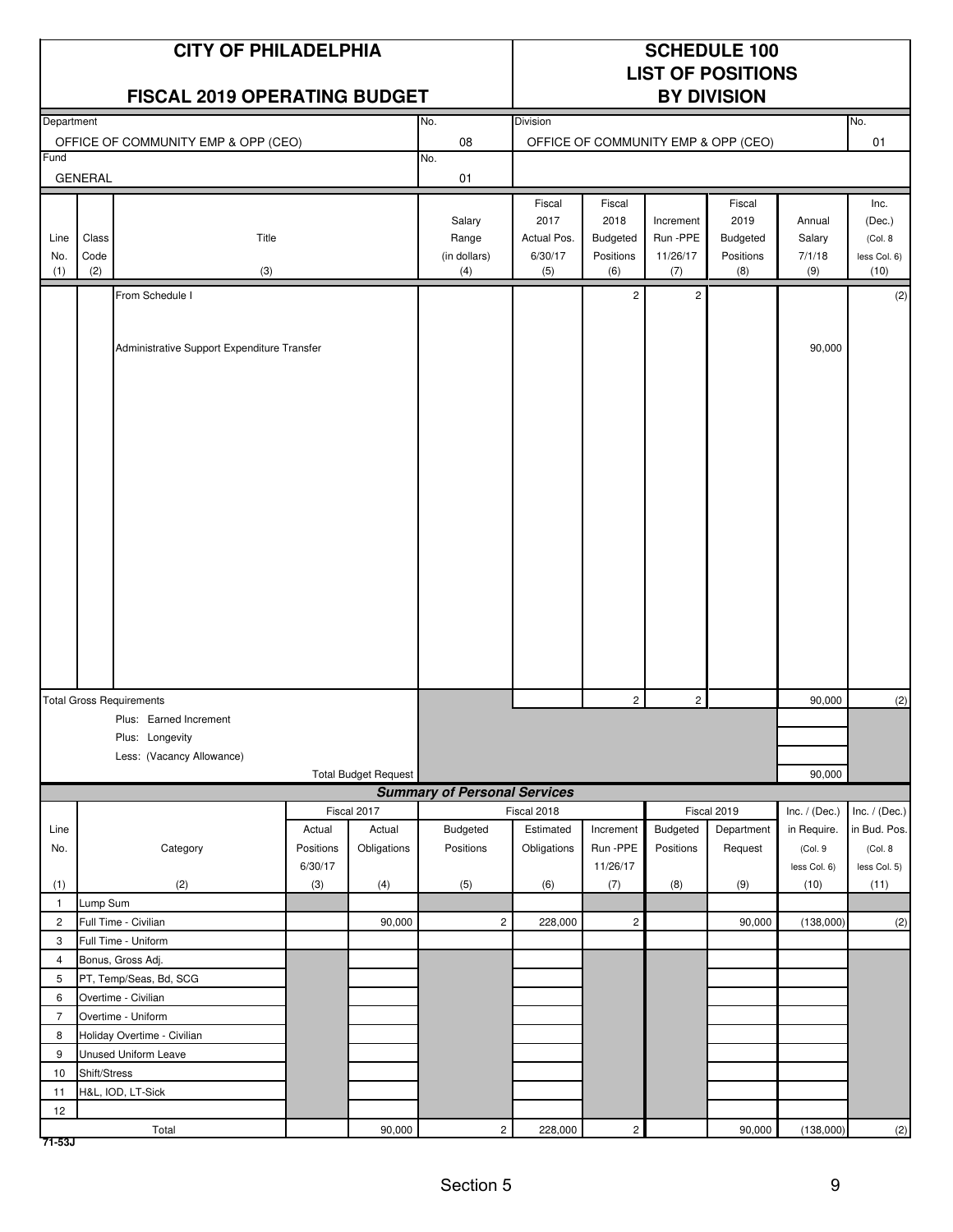### **CITY OF PHILADELPHIA** SCHEDULE 200

### **FISCAL 2019 OPERATING BUDGET BY DIVISION**

# **PURCHASE OF SERVICES**

| Department |                                                  | No.                                               | Division       |                                     |              | No.         |
|------------|--------------------------------------------------|---------------------------------------------------|----------------|-------------------------------------|--------------|-------------|
|            | OFFICE OF COMMUNITY EMP & OPP (CEO)              | 08                                                |                | OFFICE OF COMMUNITY EMP & OPP (CEO) |              | 01          |
| Fund       |                                                  | No.                                               |                |                                     |              |             |
|            | <b>GENERAL</b>                                   | 01                                                |                |                                     |              |             |
|            |                                                  | Fiscal 2017                                       | Fiscal 2018    | Fiscal 2018                         | Fiscal 2019  | Increase    |
| Code       | Description                                      | Actual                                            | Original       | Estimated                           | Departmental | or          |
|            |                                                  | Obligations                                       | Appropriations | Obligations                         | Request      | (Decrease)  |
| (1)        | (2)                                              | (3)<br><b>Schedule 200 - Purchase of Services</b> | (4)            | (5)                                 | (6)          | (7)         |
| 201        | Cleaning & Laundering                            |                                                   |                |                                     |              |             |
| 202        | Janitorial Services                              |                                                   |                |                                     |              |             |
| 205        | Refuse, Garbage, Silt and Sludge Removal         |                                                   |                |                                     |              |             |
| 209        | Telephone & Communication                        |                                                   |                |                                     |              |             |
| 210        | <b>Postal Services</b>                           |                                                   |                |                                     |              |             |
| 211        | Transportation                                   |                                                   |                |                                     |              |             |
| 215        | Licenses, Permits & Inspection Charges           |                                                   |                |                                     |              |             |
| 216        | Commercial off the Shelf Software Licenses       |                                                   |                |                                     |              |             |
| 220        | <b>Electric Current</b>                          |                                                   |                |                                     |              |             |
| 221        | <b>Gas Services</b>                              |                                                   |                |                                     |              |             |
| 222        | Steam for Heating                                |                                                   |                |                                     |              |             |
| 230        | Meals (non-travel) & Official Entertaining       |                                                   |                |                                     |              |             |
| 231        | <b>Overtime Meals</b>                            |                                                   |                |                                     |              |             |
| 240        | Advertising & Promotional Activities             |                                                   |                |                                     |              |             |
| 250        | <b>Professional Services</b>                     | 588,847                                           | 1,445,000      | 1,913,500                           | 500,000      | (1,413,500) |
| 251        | Professional Svcs. - Information Technology      |                                                   |                |                                     |              |             |
| 252        | Accounting & Auditing Services                   |                                                   |                |                                     |              |             |
| 253        | Legal Services                                   |                                                   |                |                                     |              |             |
| 254        | Mental Health & Intellectual Disability Services |                                                   |                |                                     |              |             |
| 255        | Dues                                             |                                                   |                |                                     |              |             |
| 256        | Seminar & Training Sessions                      |                                                   |                |                                     |              |             |
| 257        | Architectural & Engineering Services             |                                                   |                |                                     |              |             |
| 258        | <b>Court Reporters</b>                           |                                                   |                |                                     |              |             |
| 259        | <b>Arbitration Fees</b>                          |                                                   |                |                                     |              |             |
| 260        | Repair & Maintenance Charges                     |                                                   |                |                                     |              |             |
| 261        | Repaving, Repairing & Resurfacing Streets        |                                                   |                |                                     |              |             |
| 262        | Demolition of Buildings                          |                                                   |                |                                     |              |             |
| 264        | Abatement of Nuisances                           |                                                   |                |                                     |              |             |
| 265        | Rehabilitation of Property                       |                                                   |                |                                     |              |             |
| 266        | Maint. & Support - Comp. Hardware & Software     |                                                   |                |                                     |              |             |
| 275        | Juror Fees                                       |                                                   |                |                                     |              |             |
| 276        | Juror Expenses                                   |                                                   |                |                                     |              |             |
| 277        | <b>Witness Fees</b>                              |                                                   |                |                                     |              |             |
| 280        | Insurance & Official Bonds                       |                                                   |                |                                     |              |             |
| 282        | Lease Purchase - Computer Systems                |                                                   |                |                                     |              |             |
| 283        | Lease Purchase - Vehicles                        |                                                   |                |                                     |              |             |
| 284        | Ground & Building Rental                         |                                                   |                |                                     |              |             |
| 285        | Rents - Other                                    |                                                   |                |                                     |              |             |
| 286        | Rental of Parking Spaces                         |                                                   |                |                                     |              |             |
| 290        | Payments for Care of Individuals                 |                                                   |                |                                     |              |             |
| 295        | <b>Imprest Advances</b>                          |                                                   |                |                                     |              |             |
| 298        | Payments for Burials & Graves                    |                                                   |                |                                     |              |             |
| 299        | Other Expenses (not otherwise classified)        |                                                   |                |                                     |              |             |
|            |                                                  |                                                   |                |                                     |              |             |
|            |                                                  |                                                   |                |                                     |              |             |
|            |                                                  |                                                   |                |                                     |              |             |
|            | Total                                            | 588,847                                           | 1,445,000      | 1,913,500                           | 500,000      | (1,413,500) |

**71-53K**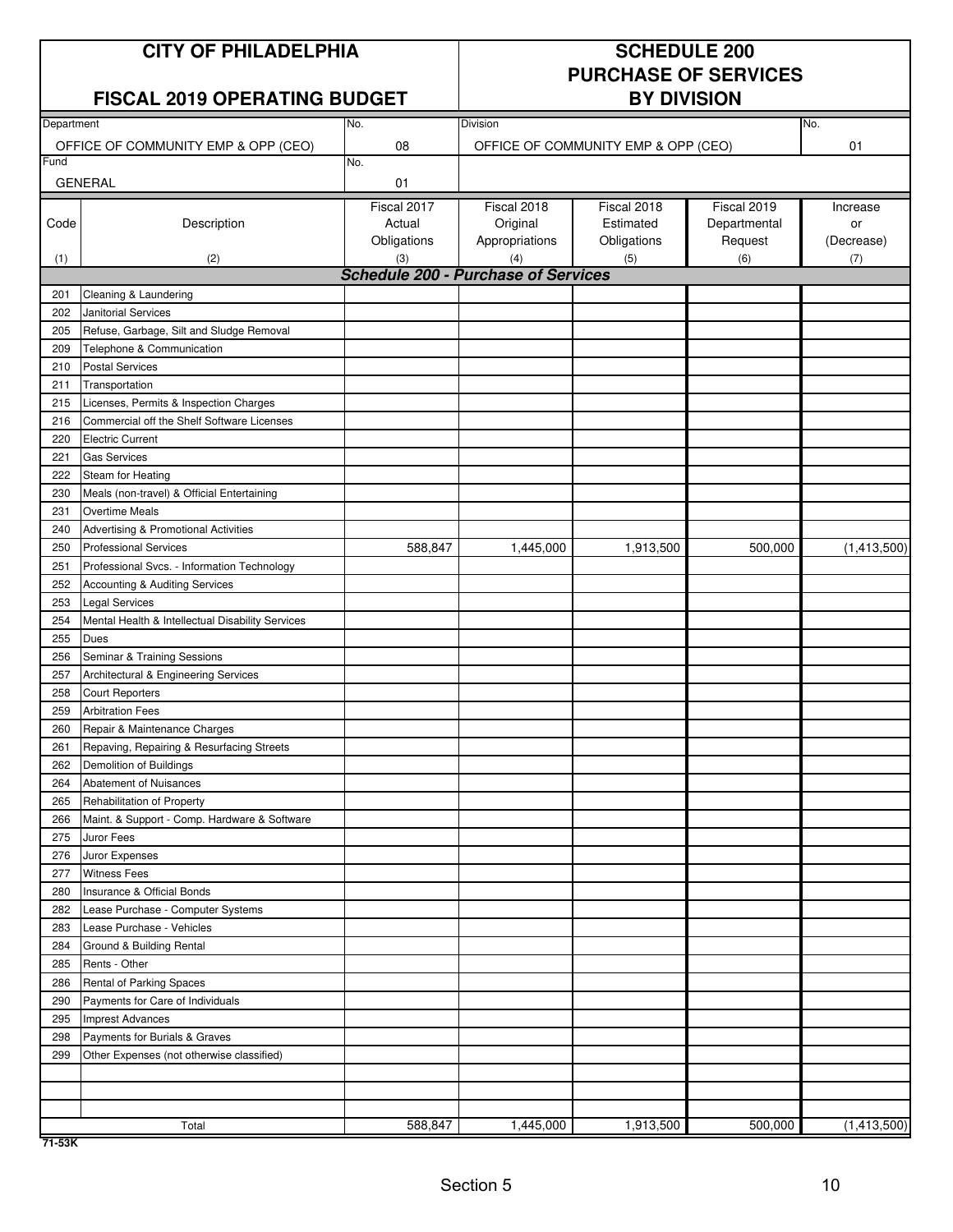| <b>CITY OF PHILADELPHIA</b> |
|-----------------------------|
|-----------------------------|

#### **SCHEDULE 500 - 700 - 800 - 900 BY DIVISION**

| Department |                                                      | No.                                                             | Division                            |                                     | No.          |            |
|------------|------------------------------------------------------|-----------------------------------------------------------------|-------------------------------------|-------------------------------------|--------------|------------|
|            | OFFICE OF COMMUNITY EMP & OPP (CEO)                  | 08                                                              |                                     | OFFICE OF COMMUNITY EMP & OPP (CEO) |              | 01         |
| Fund       |                                                      | No.                                                             |                                     |                                     |              |            |
|            | <b>GENERAL</b>                                       | 01                                                              |                                     |                                     |              |            |
|            |                                                      | Fiscal 2017                                                     | Fiscal 2018                         | Fiscal 2018                         | Fiscal 2019  | Increase   |
| Code       | Description                                          | Actual                                                          | Original                            | Estimated                           | Departmental | or         |
|            |                                                      | Obligations                                                     | Appropriations                      | Obligations                         | Request      | (Decrease) |
| (1)        | (2)                                                  | (3)                                                             | (4)                                 | (5)                                 | (6)          | (7)        |
|            |                                                      | <b>Schedule 500 - Contributions, Indemnities &amp; Taxes</b>    |                                     |                                     |              |            |
| 501        | Celebrations                                         |                                                                 |                                     |                                     |              |            |
| 504        | <b>Meritorious Awards</b>                            |                                                                 |                                     |                                     |              |            |
| 505        | Contributions to Educational & Recreational Org.     |                                                                 |                                     |                                     |              |            |
| 506        | Payments to Prisoners                                |                                                                 |                                     |                                     |              |            |
| 512        | Refunds                                              |                                                                 |                                     |                                     |              |            |
| 513        | Indemnities                                          |                                                                 |                                     |                                     |              |            |
| 515        | Taxes                                                |                                                                 |                                     |                                     |              |            |
|            | Contributions to Other Govt. Agencies and Non-Profit |                                                                 |                                     |                                     |              |            |
| 517        | Org. not Educational or Recreational                 | 500                                                             |                                     |                                     |              |            |
|            |                                                      |                                                                 |                                     |                                     |              |            |
|            |                                                      |                                                                 |                                     |                                     |              |            |
|            |                                                      |                                                                 |                                     |                                     |              |            |
|            |                                                      |                                                                 |                                     |                                     |              |            |
|            |                                                      |                                                                 |                                     |                                     |              |            |
|            |                                                      |                                                                 |                                     |                                     |              |            |
|            |                                                      |                                                                 |                                     |                                     |              |            |
|            | Total                                                | 500                                                             |                                     |                                     |              |            |
|            |                                                      |                                                                 | <b>Schedule 700 - Debt Services</b> |                                     |              |            |
| 701        | Interest on City Debt - Long Term                    |                                                                 |                                     |                                     |              |            |
| 702        | Principal Payments on City Debt - Long Term          |                                                                 |                                     |                                     |              |            |
| 703        | Interest on City Debt - Short Term                   |                                                                 |                                     |                                     |              |            |
| 704        | Sinking Fund Reserve Payment                         |                                                                 |                                     |                                     |              |            |
| 705        | Commitment Fee Expense                               |                                                                 |                                     |                                     |              |            |
| 706        | Arbitrage Payments                                   |                                                                 |                                     |                                     |              |            |
|            |                                                      |                                                                 |                                     |                                     |              |            |
|            |                                                      |                                                                 |                                     |                                     |              |            |
|            | Total                                                |                                                                 |                                     |                                     |              |            |
|            |                                                      | <b>Schedule 800 - Payments to Other Funds</b>                   |                                     |                                     |              |            |
| 801        | Payments to General Fund                             |                                                                 |                                     |                                     |              |            |
| 803        | Payments to Water Fund                               |                                                                 |                                     |                                     |              |            |
| 804        | Payments to Capital Projects Fund                    |                                                                 |                                     |                                     |              |            |
| 805        | Payments to Special Funds                            |                                                                 |                                     |                                     |              |            |
| 806        | Payments to Bond Fund                                |                                                                 |                                     |                                     |              |            |
| 807        | Payments to Other Funds                              |                                                                 |                                     |                                     |              |            |
| 809        | Payments to Aviation Fund                            |                                                                 |                                     |                                     |              |            |
| 810        | Payments to Productivity Bank                        |                                                                 |                                     |                                     |              |            |
| 812        | Payments to Grants Revenue Fund                      |                                                                 |                                     |                                     |              |            |
|            |                                                      |                                                                 |                                     |                                     |              |            |
|            |                                                      |                                                                 |                                     |                                     |              |            |
|            | Total                                                |                                                                 |                                     |                                     |              |            |
|            |                                                      | <b>Schedule 900 - Advances and Other Miscellaneous Payments</b> |                                     |                                     |              |            |
| 901        | Advances to Create Working Capital Funds             |                                                                 |                                     |                                     |              |            |
| 902        | Miscellaneous Advances                               |                                                                 |                                     |                                     |              |            |
|            |                                                      |                                                                 |                                     |                                     |              |            |
|            |                                                      |                                                                 |                                     |                                     |              |            |
|            |                                                      |                                                                 |                                     |                                     |              |            |
|            | Total                                                |                                                                 |                                     |                                     |              |            |
| 71-53M     |                                                      |                                                                 |                                     |                                     |              |            |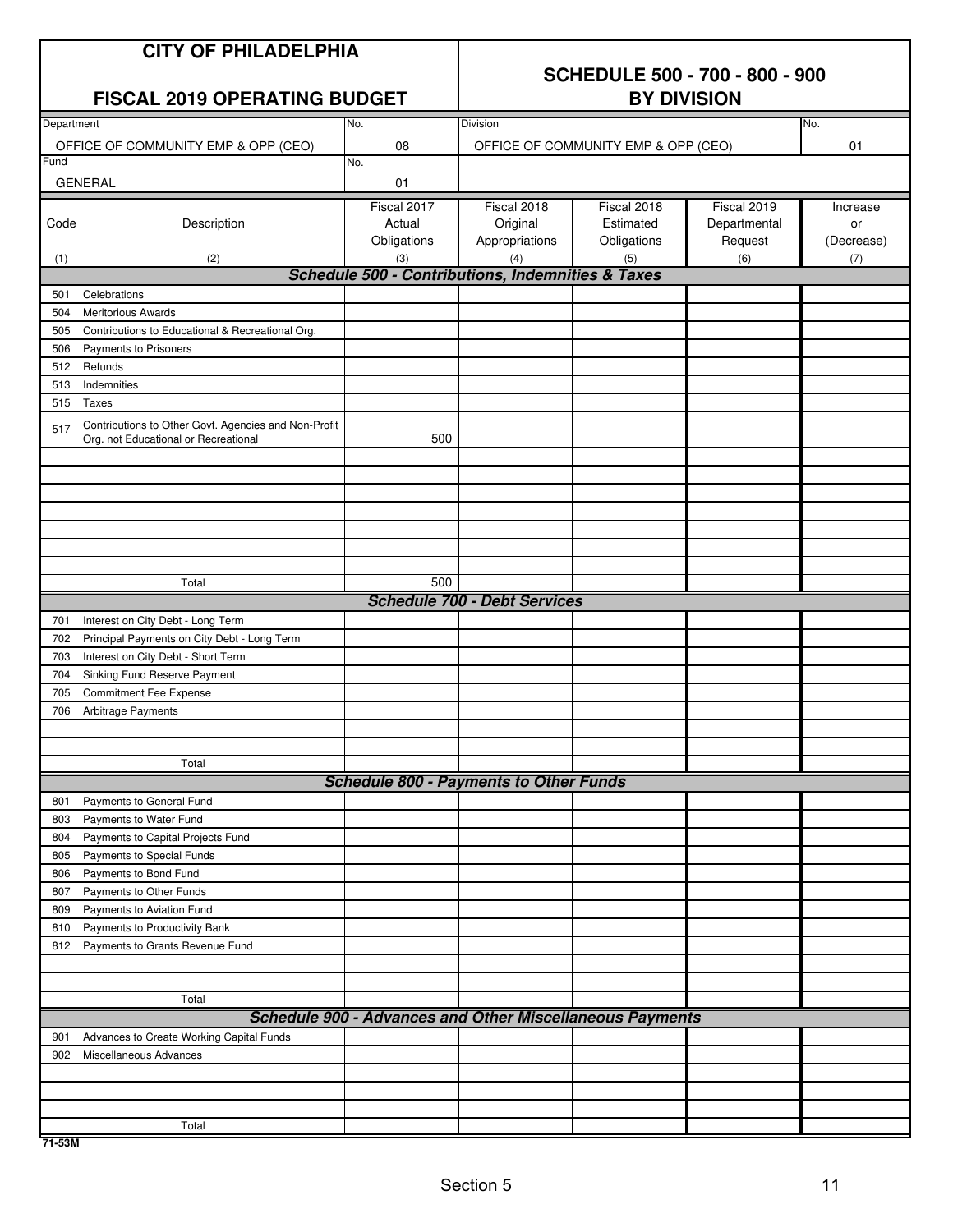#### **CITY OF PHILADELPHIA SUPPORTING DETAIL: PROFESSIONAL SERVICES AND FISCAL 2019 OPERATING BUDGET CARE OF INDIVIDUALS, BY DIVISION**

| Department |                                                        |             | No.               | Division      |                                     |                                   | No.         |
|------------|--------------------------------------------------------|-------------|-------------------|---------------|-------------------------------------|-----------------------------------|-------------|
|            |                                                        |             |                   |               |                                     |                                   |             |
| Fund       | OFFICE OF COMMUNITY EMP & OPP (CEO)                    |             | ${\bf 08}$<br>No. |               | OFFICE OF COMMUNITY EMP & OPP (CEO) |                                   | $01\,$      |
|            | <b>GENERAL</b>                                         |             | 01                |               |                                     |                                   |             |
|            |                                                        |             | Fiscal 2017       | Fiscal 2018   | Fiscal 2018                         | Fiscal 2019                       | Increase    |
|            |                                                        |             | Actual            | Original      | Estimated                           | Department                        | or          |
| Class      | Description                                            |             | Obligations       | Appropriation | Obligations                         | Request                           | (Decrease)  |
| (1)        | (2)                                                    |             | (3)               | (4)           | (5)                                 | (6)                               | (7)         |
| 250s       | Professional Services (250-254, 257-259)               |             | 588,847           | 1,445,000     | 1,913,500                           | 500,000                           | (1,413,500) |
| 290        | Payments for Care of Individuals                       |             |                   |               |                                     |                                   |             |
| Minor      | Name of Contractor                                     | Fiscal 2017 | Fiscal 2018       | Fiscal 2018   | Fiscal 2019                         | Describe purpose or scope of      |             |
| Object     | or Provider                                            | Actual      | Original          | Estimated     | Department                          | service provided. Include, if     |             |
| Code       |                                                        | Obligations | Appropriation     | Obligations   | Request                             | applicable, unit cost of service. |             |
|            |                                                        |             |                   |               |                                     |                                   |             |
|            | 0250 Education Works                                   |             | 870,000           | 870,000       |                                     | Powercorps-Education Works        |             |
| 0250       | Mental Health Association of Southeast PA              | 88,847      |                   |               |                                     | <b>Engagement Centers</b>         |             |
|            | 0250 Philadelphia Health Management Corporation (PHMC) | 500,000     | 500,000           | 468,500       |                                     | 500,000 Child Care                |             |
| 0250       | Philadelphia Youth Network                             |             | 75,000            | 75,000        |                                     | Powercorps-PYN                    |             |
|            | 0250 Service Provider (To Be Identified)               |             |                   | 500,000       |                                     | Homeless Engagement Centers       |             |
|            | Class 250 Total                                        | 588,847     | 1,445,000         | 1,913,500     | 500,000                             |                                   |             |
|            |                                                        |             |                   |               |                                     |                                   |             |
|            |                                                        |             |                   |               |                                     |                                   |             |
|            |                                                        |             |                   |               |                                     |                                   |             |
|            |                                                        |             |                   |               |                                     |                                   |             |
|            |                                                        |             |                   |               |                                     |                                   |             |
|            |                                                        |             |                   |               |                                     |                                   |             |
|            |                                                        |             |                   |               |                                     |                                   |             |
|            |                                                        |             |                   |               |                                     |                                   |             |
|            |                                                        |             |                   |               |                                     |                                   |             |
|            |                                                        |             |                   |               |                                     |                                   |             |
|            |                                                        |             |                   |               |                                     |                                   |             |
|            |                                                        |             |                   |               |                                     |                                   |             |
|            |                                                        |             |                   |               |                                     |                                   |             |
|            |                                                        |             |                   |               |                                     |                                   |             |
|            |                                                        |             |                   |               |                                     |                                   |             |
|            |                                                        |             |                   |               |                                     |                                   |             |
|            |                                                        |             |                   |               |                                     |                                   |             |
|            |                                                        |             |                   |               |                                     |                                   |             |
|            |                                                        |             |                   |               |                                     |                                   |             |
|            |                                                        |             |                   |               |                                     |                                   |             |
|            |                                                        |             |                   |               |                                     |                                   |             |
|            |                                                        |             |                   |               |                                     |                                   |             |
|            |                                                        |             |                   |               |                                     |                                   |             |
|            |                                                        |             |                   |               |                                     |                                   |             |
|            |                                                        |             |                   |               |                                     |                                   |             |
|            |                                                        |             |                   |               |                                     |                                   |             |
|            |                                                        |             |                   |               |                                     |                                   |             |
|            |                                                        |             |                   |               |                                     |                                   |             |
|            |                                                        |             |                   |               |                                     |                                   |             |
|            |                                                        |             |                   |               |                                     |                                   |             |
|            |                                                        |             |                   |               |                                     |                                   |             |
|            |                                                        |             |                   |               |                                     |                                   |             |
|            |                                                        |             |                   |               |                                     |                                   |             |
|            |                                                        |             |                   |               |                                     |                                   |             |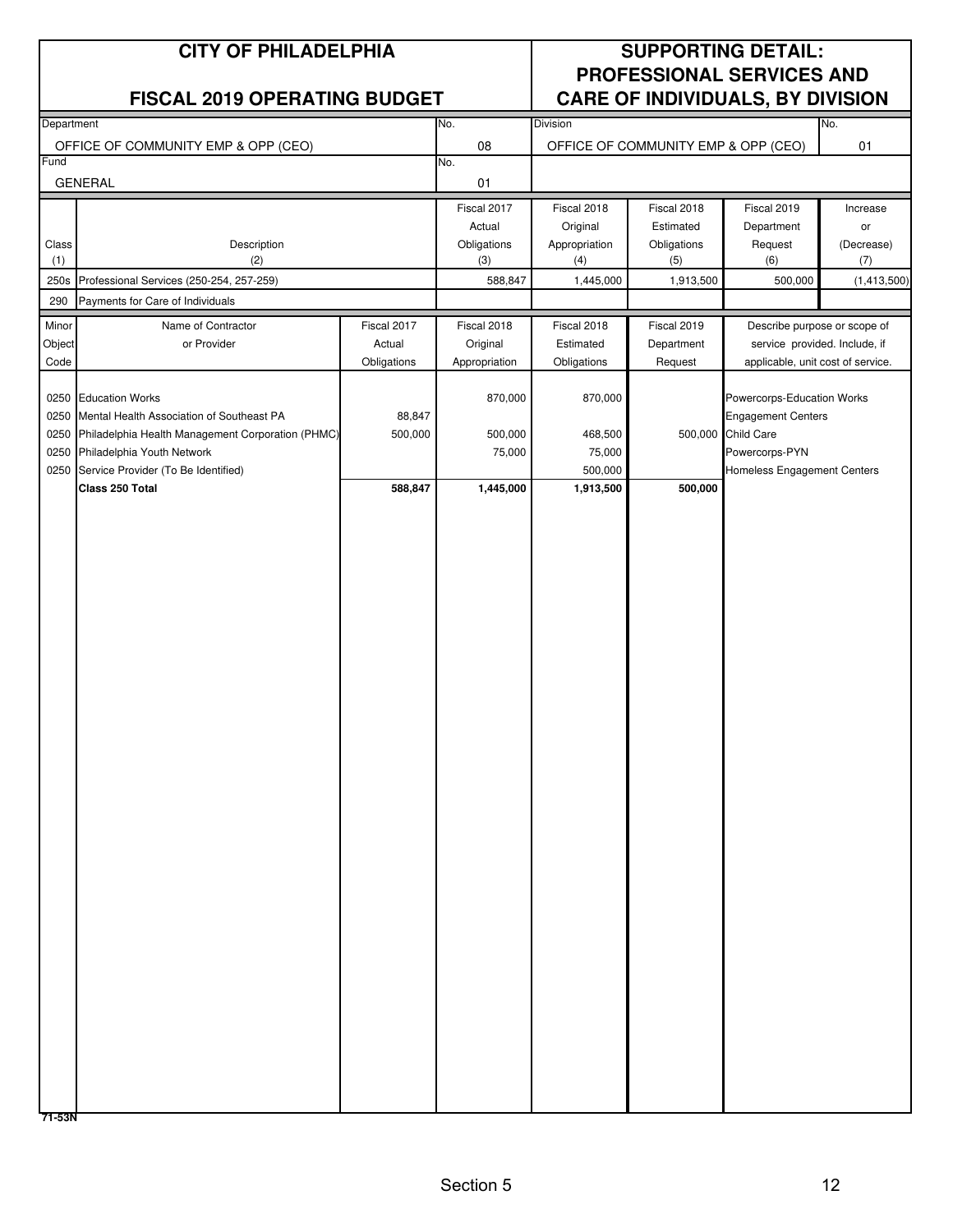|            | <b>CITY OF PHILADELPHIA</b>                                    |             |                                           |              |                 |                    |  |
|------------|----------------------------------------------------------------|-------------|-------------------------------------------|--------------|-----------------|--------------------|--|
|            |                                                                |             | <b>DIVISION SUMMARY</b>                   |              |                 |                    |  |
|            | <b>FISCAL 2019 OPERATING BUDGET</b>                            |             |                                           |              |                 |                    |  |
| Department |                                                                | No.         | <b>Division</b>                           |              |                 | No.                |  |
|            | OFFICE OF COMMUNITY EMP & OPP (CEO)                            | 08          | OFFICE OF COMMUNITY EMP & OPP (CEO)<br>01 |              |                 |                    |  |
| Fund       |                                                                | No.         |                                           |              |                 |                    |  |
|            | <b>GRANTS REVENUE</b>                                          | 08          | <b>Major Objectives</b>                   |              |                 |                    |  |
|            |                                                                |             |                                           |              |                 |                    |  |
|            |                                                                |             |                                           |              |                 |                    |  |
|            |                                                                |             |                                           |              |                 |                    |  |
|            |                                                                |             |                                           |              |                 |                    |  |
|            |                                                                |             |                                           |              |                 |                    |  |
|            |                                                                |             |                                           |              |                 |                    |  |
|            |                                                                |             |                                           |              |                 |                    |  |
|            | See Grant Information Summary for individual grant objectives. |             |                                           |              |                 |                    |  |
|            |                                                                |             |                                           |              |                 |                    |  |
|            |                                                                |             |                                           |              |                 |                    |  |
|            |                                                                |             |                                           |              |                 |                    |  |
|            |                                                                |             |                                           |              |                 |                    |  |
|            |                                                                |             |                                           |              |                 |                    |  |
|            |                                                                |             |                                           |              |                 |                    |  |
|            |                                                                |             |                                           |              |                 |                    |  |
|            |                                                                |             |                                           |              |                 |                    |  |
|            |                                                                |             | <b>Summary by Class</b>                   |              |                 |                    |  |
|            |                                                                | Fiscal 2017 | Fiscal 2018                               | Fiscal 2018  | Fiscal 2019     |                    |  |
| Class      | Description                                                    | Actual      | Original                                  | Estimated    | Proposed        | Increase<br>or     |  |
|            |                                                                | Obligations | Appropriations                            | Obligations  | <b>Budget</b>   | (Decrease)         |  |
| (1)        | (2)                                                            | (3)         | (4)                                       | (5)          | (6)             | (7)                |  |
| 100        | <b>Employee Compensation</b>                                   |             |                                           |              |                 |                    |  |
| a)         | <b>Personal Services</b>                                       | 1,845,167   | 2,646,348                                 | 1,845,441    | 2,399,073       | 553,632            |  |
| b)         | <b>Employee Benefits</b>                                       | 326,873     | 480,329                                   | 330.300      | 429,391         | 99.091             |  |
| 200        | Purchase of Services                                           | 10,367,356  | 16,486,379                                | 13,095,618   | 15,646,220      | 2,550,602          |  |
| 300        | <b>Materials and Supplies</b>                                  | 55,733      | 14,260                                    | 28,226       | 36,694          | 8,468              |  |
| 400        | Equipment                                                      | 81,495      | 50,203                                    | 26,035       | 33,846          | 7,811              |  |
| 500        | Contributions, Indemnities and Taxes                           |             |                                           |              |                 |                    |  |
| 700        | Debt Service                                                   |             |                                           |              |                 |                    |  |
| 800        | Payments to Other Funds                                        |             |                                           |              |                 |                    |  |
| 900        | Advances and Misc. Payments                                    | 12,676,622  |                                           |              |                 |                    |  |
|            | Total                                                          |             | 19,677,519<br><b>Summary of Positions</b> | 15,325,620   | 18,545,224      | 3,219,604          |  |
|            |                                                                |             |                                           |              |                 |                    |  |
|            |                                                                | Actual      | Fiscal 2018                               | Increment    | Fiscal 2019     | Increase           |  |
|            |                                                                | Positions   | Budgeted                                  | Run          | <b>Budgeted</b> | (Decrease)         |  |
| Code       | Category                                                       | 6/30/17     | Positions                                 | PPE 11/26/17 | Positions       | Col. 6 less Col. 4 |  |
| (1)        | (2)                                                            | (3)         | (4)                                       | (5)          | (6)             | (7)                |  |
| 101        | Full Time - Civilian                                           | 32          | 41                                        | 31           | 36              | (5)                |  |
| 105        | Full Time - Uniform                                            |             |                                           |              |                 |                    |  |
| 71-53F     | Total                                                          | 32          | 41                                        | 31           | 36              | (5)                |  |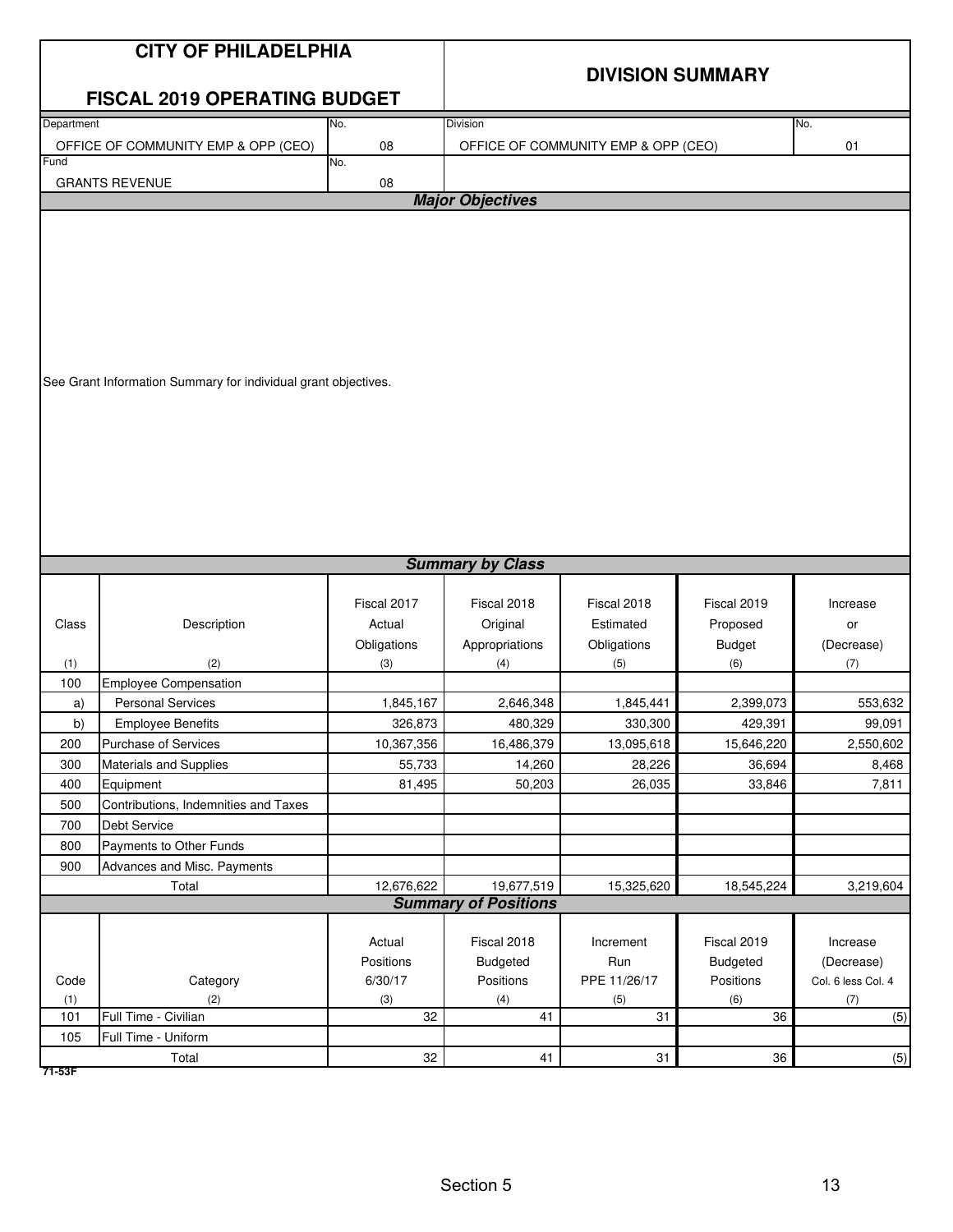# **GRANT INFORMATION SUMMARY**

|            | <b>FISCAL 2019 OPERATING BUDGET</b>  |                                         |                       |                                  | <b>WITHIN DIVISION</b>              |                       |                                                                                                                                                                                                                                                                                                                                                                                                                                                                       |  |
|------------|--------------------------------------|-----------------------------------------|-----------------------|----------------------------------|-------------------------------------|-----------------------|-----------------------------------------------------------------------------------------------------------------------------------------------------------------------------------------------------------------------------------------------------------------------------------------------------------------------------------------------------------------------------------------------------------------------------------------------------------------------|--|
| Department |                                      |                                         | No.                   | Division                         |                                     |                       | No.<br>01<br><b>Index Code</b><br>080535<br>REIMBURSEMENT / CORPORATION NATIONAL SVC<br>THIS GRANT WILL ENGAGE 160 AMERICORPS MEMBERS IN SIGNIFICANTLY IMPACTING THE CITY OF PHILADELPHIA'S ENVIRONMENTAL STEWARDSHIP AND YOUTH<br>WORKFORCE DEVELOPMENT GOALS. THE MEMBERS WILL BE RESPONSIBLE FOR REVITALIZING PUBLIC LAND, PLANTING TREES AND DIVERTING TONS OF<br>Increase<br>or<br>Request<br>(Decrease)<br>(6)<br>(7)<br>(1,060,064)<br>Fiscal 2019<br>Increase |  |
|            |                                      | OFFICE OF COMMUNITY EMP & OPP (CEO)     | 08                    |                                  | OFFICE OF COMMUNITY EMP & OPP (CEO) |                       |                                                                                                                                                                                                                                                                                                                                                                                                                                                                       |  |
| Fund       |                                      |                                         | No.                   |                                  |                                     |                       |                                                                                                                                                                                                                                                                                                                                                                                                                                                                       |  |
|            | <b>GRANTS REVENUE</b>                |                                         | 08                    |                                  |                                     |                       |                                                                                                                                                                                                                                                                                                                                                                                                                                                                       |  |
|            | <b>Funding Sources</b>               | <b>Grant Title</b>                      |                       |                                  |                                     | <b>Grant Number</b>   |                                                                                                                                                                                                                                                                                                                                                                                                                                                                       |  |
| X          | Federal                              | AMERICORPS COMPETITIVE AWARD            |                       |                                  |                                     | G08420                |                                                                                                                                                                                                                                                                                                                                                                                                                                                                       |  |
|            | <b>State</b>                         | <b>Award Period</b>                     |                       |                                  | Type of Grant                       |                       |                                                                                                                                                                                                                                                                                                                                                                                                                                                                       |  |
|            | Other Govt.                          | 08/20/18-08/19/19                       |                       |                                  |                                     |                       |                                                                                                                                                                                                                                                                                                                                                                                                                                                                       |  |
|            | Local (Non-Govt.)                    |                                         |                       | <b>Grant Objective</b>           |                                     |                       |                                                                                                                                                                                                                                                                                                                                                                                                                                                                       |  |
|            | WASTE TO BE RECYCLED.                |                                         |                       |                                  |                                     |                       |                                                                                                                                                                                                                                                                                                                                                                                                                                                                       |  |
|            |                                      |                                         |                       | <b>Summary by Class</b>          |                                     |                       |                                                                                                                                                                                                                                                                                                                                                                                                                                                                       |  |
|            |                                      |                                         | Fiscal 2017           | Fiscal 2018                      | Fiscal 2018                         | Fiscal 2019           |                                                                                                                                                                                                                                                                                                                                                                                                                                                                       |  |
| Class      |                                      | Description                             | Actual                | Original                         | Estimated                           | Department            |                                                                                                                                                                                                                                                                                                                                                                                                                                                                       |  |
|            |                                      |                                         | Obligations           | Appropriations                   | Obligations                         |                       |                                                                                                                                                                                                                                                                                                                                                                                                                                                                       |  |
| (1)        |                                      | (2)                                     | (3)                   | (4)                              | (5)                                 |                       |                                                                                                                                                                                                                                                                                                                                                                                                                                                                       |  |
| 100a       | <b>Personal Services</b>             |                                         |                       |                                  |                                     |                       |                                                                                                                                                                                                                                                                                                                                                                                                                                                                       |  |
| 100 b      | Employee Benefits - Total            |                                         |                       |                                  |                                     |                       |                                                                                                                                                                                                                                                                                                                                                                                                                                                                       |  |
|            | Class 186 - Flex Cash Pmts.          |                                         |                       |                                  |                                     |                       |                                                                                                                                                                                                                                                                                                                                                                                                                                                                       |  |
|            |                                      | Class 187 - Worker's Comp. - Disability |                       |                                  |                                     |                       |                                                                                                                                                                                                                                                                                                                                                                                                                                                                       |  |
|            |                                      | Class 188 - Worker's Comp. - Medical    |                       |                                  |                                     |                       |                                                                                                                                                                                                                                                                                                                                                                                                                                                                       |  |
|            | Class 189 - Medicare Tax             |                                         |                       |                                  |                                     |                       |                                                                                                                                                                                                                                                                                                                                                                                                                                                                       |  |
|            |                                      | Class 190 - Pension Obligation Bonds    |                       |                                  |                                     |                       |                                                                                                                                                                                                                                                                                                                                                                                                                                                                       |  |
|            | Class 191 - Pension Contributions    |                                         |                       |                                  |                                     |                       |                                                                                                                                                                                                                                                                                                                                                                                                                                                                       |  |
|            | Class 192 - FICA                     |                                         |                       |                                  |                                     |                       |                                                                                                                                                                                                                                                                                                                                                                                                                                                                       |  |
|            | Class 193 - Health / Medical         |                                         |                       |                                  |                                     |                       |                                                                                                                                                                                                                                                                                                                                                                                                                                                                       |  |
|            | Class 194 - Group Life               |                                         |                       |                                  |                                     |                       |                                                                                                                                                                                                                                                                                                                                                                                                                                                                       |  |
|            | Class 195 - Group Legal              |                                         |                       |                                  |                                     |                       |                                                                                                                                                                                                                                                                                                                                                                                                                                                                       |  |
| 200        | <b>Purchase of Services</b>          |                                         |                       | 1,378,083                        | 1,060,064                           |                       | (1,060,064)                                                                                                                                                                                                                                                                                                                                                                                                                                                           |  |
| 300        | Materials and Supplies               |                                         |                       |                                  |                                     |                       |                                                                                                                                                                                                                                                                                                                                                                                                                                                                       |  |
| 400        | Equipment                            |                                         |                       |                                  |                                     |                       |                                                                                                                                                                                                                                                                                                                                                                                                                                                                       |  |
| 500        | Contributions, Indemnities and Taxes |                                         |                       |                                  |                                     |                       |                                                                                                                                                                                                                                                                                                                                                                                                                                                                       |  |
| 800        | Payments to Other Funds              |                                         |                       |                                  |                                     |                       |                                                                                                                                                                                                                                                                                                                                                                                                                                                                       |  |
| 900        | Advances and Misc. Payments          |                                         |                       |                                  |                                     |                       |                                                                                                                                                                                                                                                                                                                                                                                                                                                                       |  |
|            |                                      | Total                                   |                       | 1,378,083                        | 1,060,064                           |                       |                                                                                                                                                                                                                                                                                                                                                                                                                                                                       |  |
|            |                                      |                                         |                       | <b>Summary by Funding Source</b> | Fiscal 2018                         |                       |                                                                                                                                                                                                                                                                                                                                                                                                                                                                       |  |
|            |                                      | Category                                | Fiscal 2017<br>Actual | Fiscal 2018<br>Original          | Estimated                           |                       |                                                                                                                                                                                                                                                                                                                                                                                                                                                                       |  |
| Code       |                                      |                                         | Revenue               |                                  | Revenue                             | Department<br>Request | or                                                                                                                                                                                                                                                                                                                                                                                                                                                                    |  |
| (1)        |                                      | (2)                                     | (3)                   | <b>Budget</b><br>(4)             | (5)                                 | (6)                   | (Decrease)<br>(7)                                                                                                                                                                                                                                                                                                                                                                                                                                                     |  |
| 100        | Federal                              |                                         |                       | 1,378,083                        | 1,060,064                           |                       | (1,060,064)                                                                                                                                                                                                                                                                                                                                                                                                                                                           |  |
| 200        | State                                |                                         |                       |                                  |                                     |                       |                                                                                                                                                                                                                                                                                                                                                                                                                                                                       |  |
| 300        | <b>Other Governments</b>             |                                         |                       |                                  |                                     |                       |                                                                                                                                                                                                                                                                                                                                                                                                                                                                       |  |
| 400        | Local (Non-Governmental)             |                                         |                       |                                  |                                     |                       |                                                                                                                                                                                                                                                                                                                                                                                                                                                                       |  |
|            |                                      | Total                                   |                       | 1,378,083                        | 1,060,064                           |                       | (1,060,064)                                                                                                                                                                                                                                                                                                                                                                                                                                                           |  |
|            |                                      |                                         |                       | <b>Summary of Positions</b>      |                                     |                       |                                                                                                                                                                                                                                                                                                                                                                                                                                                                       |  |
|            |                                      |                                         | Actual Pos.           | Fiscal 2018                      | Incr. Run                           | Fiscal 2019           | Inc. $/$ (Dec.)                                                                                                                                                                                                                                                                                                                                                                                                                                                       |  |
| Code       |                                      | Category                                | 6/30/17               | Budgeted Pos.                    | PPE 11/26/17                        | Budgeted Pos.         | (Col. 6 less Col. 4)                                                                                                                                                                                                                                                                                                                                                                                                                                                  |  |
| (1)        |                                      | (2)                                     | (3)                   | (4)                              | (5)                                 | (6)                   | (7)                                                                                                                                                                                                                                                                                                                                                                                                                                                                   |  |
| 101        | Full Time - Civilian                 |                                         |                       |                                  |                                     |                       |                                                                                                                                                                                                                                                                                                                                                                                                                                                                       |  |
| 105        | Full Time - Uniform                  |                                         |                       |                                  |                                     |                       |                                                                                                                                                                                                                                                                                                                                                                                                                                                                       |  |
|            |                                      | Total                                   |                       |                                  |                                     |                       |                                                                                                                                                                                                                                                                                                                                                                                                                                                                       |  |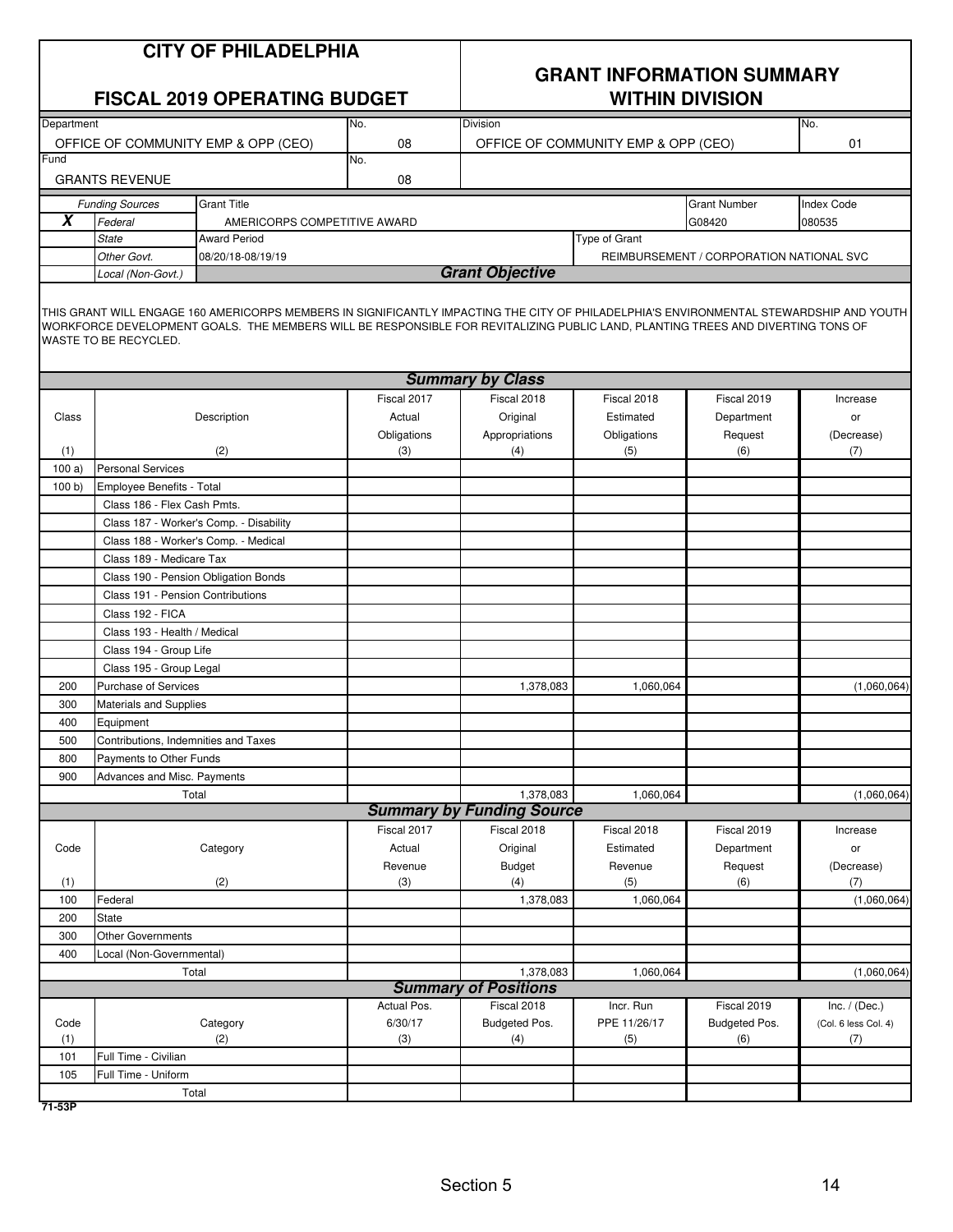|            | <b>CITY OF PHILADELPHIA</b><br><b>FISCAL 2019 OPERATING BUDGET</b> |                                                                                                                                                                                                              |                    | <b>GRANT INFORMATION SUMMARY</b><br><b>WITHIN DIVISION</b> |                                     |                     |                      |
|------------|--------------------------------------------------------------------|--------------------------------------------------------------------------------------------------------------------------------------------------------------------------------------------------------------|--------------------|------------------------------------------------------------|-------------------------------------|---------------------|----------------------|
| Department |                                                                    |                                                                                                                                                                                                              | No.                | Division                                                   |                                     |                     | No.                  |
|            |                                                                    | OFFICE OF COMMUNITY EMP & OPP (CEO)                                                                                                                                                                          | 08                 |                                                            | OFFICE OF COMMUNITY EMP & OPP (CEO) |                     | 01                   |
| Fund       | <b>GRANTS REVENUE</b>                                              |                                                                                                                                                                                                              | No.<br>08          |                                                            |                                     |                     |                      |
|            |                                                                    |                                                                                                                                                                                                              |                    |                                                            |                                     |                     |                      |
|            | <b>Funding Sources</b>                                             | <b>Grant Title</b>                                                                                                                                                                                           |                    |                                                            |                                     | <b>Grant Number</b> | <b>Index Code</b>    |
|            | Federal                                                            | CITIES FOR FINANCIAL EMPOWERMENT                                                                                                                                                                             |                    |                                                            |                                     | G08L04              | 080512               |
|            | <b>State</b>                                                       | <b>Award Period</b>                                                                                                                                                                                          |                    |                                                            | Type of Grant                       |                     |                      |
| X          | Other Govt.<br>Local (Non-Govt.)                                   | 01/01/17-12/31/17                                                                                                                                                                                            |                    | <b>Grant Objective</b>                                     | DRAWDOWN / LIVING CITIES            |                     |                      |
|            |                                                                    | THIS GRANT FUNDS A NUMBER OF PROGRAMS AND PARTNERSHIPS, PROVIDING LEADERSHIP THAT STRENGTHENS AND COORDINATES THE CITY'S ANTI-<br>POVERTY EFFORTS ON BEHALF OF ITS MOST VULNERABLE CITIZENS AND COMMUNITIES. |                    |                                                            |                                     |                     |                      |
|            |                                                                    |                                                                                                                                                                                                              |                    |                                                            |                                     |                     |                      |
|            |                                                                    |                                                                                                                                                                                                              |                    | <b>Summary by Class</b>                                    |                                     |                     |                      |
|            |                                                                    |                                                                                                                                                                                                              | Fiscal 2017        | Fiscal 2018                                                | Fiscal 2018                         | Fiscal 2019         | Increase             |
| Class      |                                                                    | Description                                                                                                                                                                                                  | Actual             | Original                                                   | Estimated                           | Department          | or                   |
| (1)        |                                                                    | (2)                                                                                                                                                                                                          | Obligations<br>(3) | Appropriations<br>(4)                                      | Obligations<br>(5)                  | Request<br>(6)      | (Decrease)<br>(7)    |
| 100a       | <b>Personal Services</b>                                           |                                                                                                                                                                                                              | 10,196             |                                                            |                                     |                     |                      |
| 100 b      | Employee Benefits - Total                                          |                                                                                                                                                                                                              |                    |                                                            |                                     |                     |                      |
|            | Class 186 - Flex Cash Pmts.                                        |                                                                                                                                                                                                              |                    |                                                            |                                     |                     |                      |
|            |                                                                    | Class 187 - Worker's Comp. - Disability                                                                                                                                                                      |                    |                                                            |                                     |                     |                      |
|            |                                                                    |                                                                                                                                                                                                              |                    |                                                            |                                     |                     |                      |
|            | Class 188 - Worker's Comp. - Medical<br>Class 189 - Medicare Tax   |                                                                                                                                                                                                              |                    |                                                            |                                     |                     |                      |
|            | Class 190 - Pension Obligation Bonds                               |                                                                                                                                                                                                              |                    |                                                            |                                     |                     |                      |
|            |                                                                    |                                                                                                                                                                                                              |                    |                                                            |                                     |                     |                      |
|            | Class 191 - Pension Contributions<br>Class 192 - FICA              |                                                                                                                                                                                                              |                    |                                                            |                                     |                     |                      |
|            | Class 193 - Health / Medical                                       |                                                                                                                                                                                                              |                    |                                                            |                                     |                     |                      |
|            | Class 194 - Group Life                                             |                                                                                                                                                                                                              |                    |                                                            |                                     |                     |                      |
|            | Class 195 - Group Legal                                            |                                                                                                                                                                                                              |                    |                                                            |                                     |                     |                      |
| 200        | Purchase of Services                                               |                                                                                                                                                                                                              | 85,290             | 80,934                                                     |                                     |                     |                      |
| 300        | Materials and Supplies                                             |                                                                                                                                                                                                              |                    |                                                            |                                     |                     |                      |
| 400        | Equipment                                                          |                                                                                                                                                                                                              |                    |                                                            |                                     |                     |                      |
| 500        |                                                                    | Contributions, Indemnities and Taxes                                                                                                                                                                         |                    |                                                            |                                     |                     |                      |
| 800        | Payments to Other Funds                                            |                                                                                                                                                                                                              |                    |                                                            |                                     |                     |                      |
| 900        | Advances and Misc. Payments                                        |                                                                                                                                                                                                              |                    |                                                            |                                     |                     |                      |
|            |                                                                    | Total                                                                                                                                                                                                        | 95,485             | 80,934                                                     |                                     |                     |                      |
|            |                                                                    |                                                                                                                                                                                                              |                    | <b>Summary by Funding Source</b>                           |                                     |                     |                      |
|            |                                                                    |                                                                                                                                                                                                              | Fiscal 2017        | Fiscal 2018                                                | Fiscal 2018                         | Fiscal 2019         | Increase             |
| Code       |                                                                    | Category                                                                                                                                                                                                     | Actual             | Original                                                   | Estimated                           | Department          | or                   |
|            |                                                                    |                                                                                                                                                                                                              | Revenue            | <b>Budget</b>                                              | Revenue                             | Request             | (Decrease)           |
| (1)        |                                                                    | (2)                                                                                                                                                                                                          | (3)                | (4)                                                        | (5)                                 | (6)                 | (7)                  |
| 100        | Federal                                                            |                                                                                                                                                                                                              |                    |                                                            |                                     |                     |                      |
| 200        | <b>State</b>                                                       |                                                                                                                                                                                                              |                    |                                                            |                                     |                     |                      |
| 300        | <b>Other Governments</b>                                           |                                                                                                                                                                                                              |                    |                                                            |                                     |                     |                      |
| 400        | Local (Non-Governmental)                                           |                                                                                                                                                                                                              | 95,485             | 80,934                                                     |                                     |                     |                      |
|            |                                                                    | Total                                                                                                                                                                                                        | 95,485             | 80,934                                                     |                                     |                     |                      |
|            |                                                                    |                                                                                                                                                                                                              |                    | <b>Summary of Positions</b>                                |                                     |                     |                      |
|            |                                                                    |                                                                                                                                                                                                              | Actual Pos.        | Fiscal 2018                                                | Incr. Run                           | Fiscal 2019         | Inc. $/$ (Dec.)      |
| Code       |                                                                    | Category                                                                                                                                                                                                     | 6/30/17            | Budgeted Pos.                                              | PPE 11/26/17                        | Budgeted Pos.       | (Col. 6 less Col. 4) |
| (1)        |                                                                    | (2)                                                                                                                                                                                                          | (3)                | (4)                                                        | (5)                                 | (6)                 | (7)                  |
| 101        | Full Time - Civilian                                               |                                                                                                                                                                                                              |                    |                                                            |                                     |                     |                      |
| 105        | Full Time - Uniform                                                |                                                                                                                                                                                                              |                    |                                                            |                                     |                     |                      |
|            |                                                                    | Total                                                                                                                                                                                                        |                    |                                                            |                                     |                     |                      |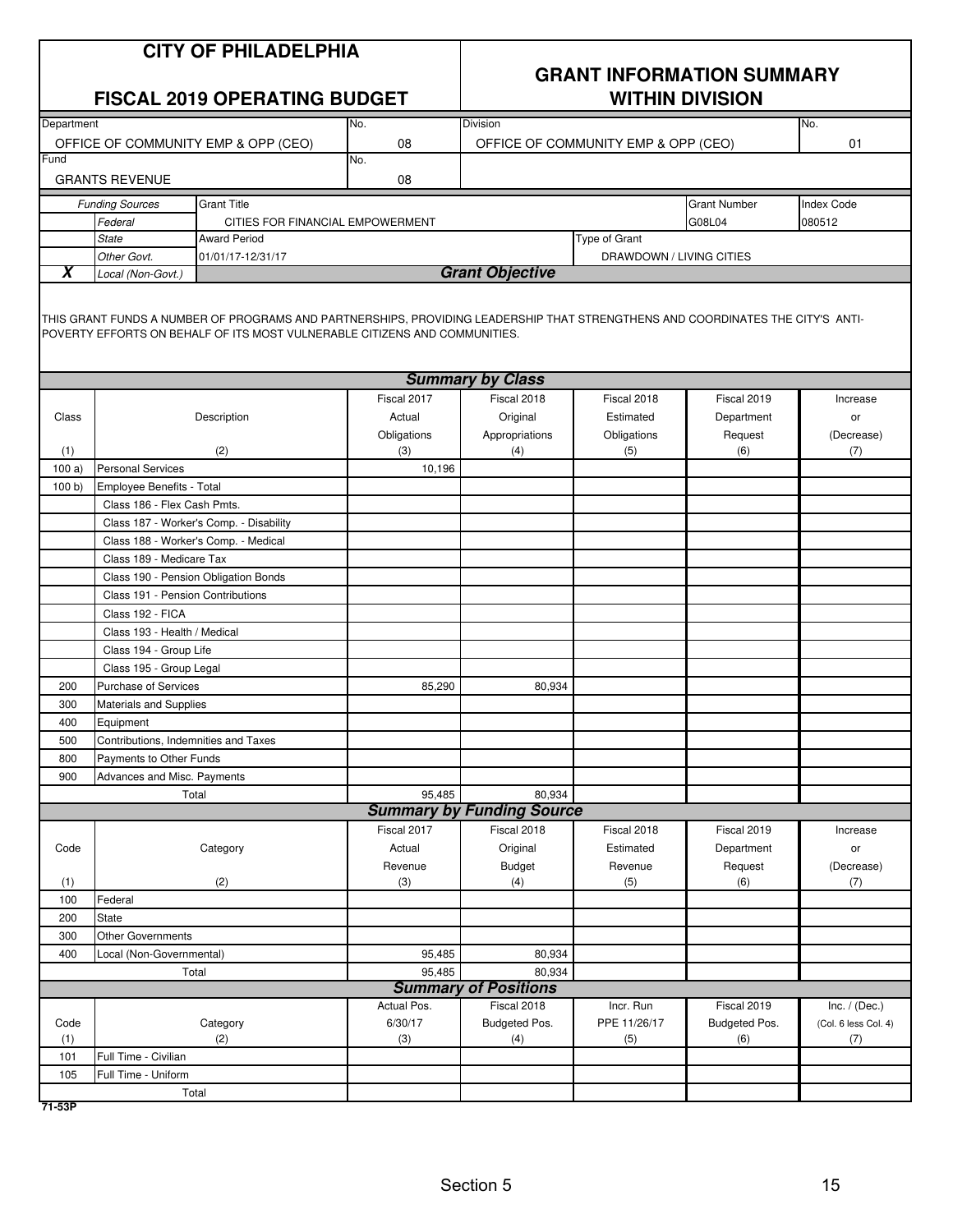|            | <b>CITY OF PHILADELPHIA</b><br><b>FISCAL 2019 OPERATING BUDGET</b><br>No. |                                                                                                                                |             |                                  | <b>GRANT INFORMATION SUMMARY</b><br><b>WITHIN DIVISION</b> |                                          |                      |  |
|------------|---------------------------------------------------------------------------|--------------------------------------------------------------------------------------------------------------------------------|-------------|----------------------------------|------------------------------------------------------------|------------------------------------------|----------------------|--|
| Department |                                                                           |                                                                                                                                | 08          | <b>Division</b>                  |                                                            |                                          | No.                  |  |
| Fund       | OFFICE OF COMMUNITY EMP & OPP (CEO)<br>No.                                |                                                                                                                                |             |                                  | OFFICE OF COMMUNITY EMP & OPP (CEO)                        |                                          | 01                   |  |
|            | <b>GRANTS REVENUE</b>                                                     |                                                                                                                                | 08          |                                  |                                                            |                                          |                      |  |
|            | <b>Funding Sources</b>                                                    | <b>Grant Title</b>                                                                                                             |             |                                  |                                                            | <b>Grant Number</b>                      | <b>Index Code</b>    |  |
| X          | Federal                                                                   | COMMUNITY SERVICES BLOCK GRANT                                                                                                 |             |                                  |                                                            | G08435                                   | 080331               |  |
|            | <b>State</b>                                                              | <b>Award Period</b>                                                                                                            |             |                                  | Type of Grant                                              |                                          |                      |  |
|            | Other Govt.                                                               | 01/01/19-12/31/19                                                                                                              |             |                                  |                                                            | REIMBURSEMENT / DEPT COMM & ECONO DEVELP |                      |  |
|            | Local (Non-Govt.)                                                         | THIS GRANT FUNDS A NUMBER OF PROGRAMS AND PARTNERSHIPS, PROVIDING LEADERSHIP THAT STRENGTHENS AND COORDINATES THE CITY'S ANTI- |             | <b>Grant Objective</b>           |                                                            |                                          |                      |  |
|            |                                                                           | POVERTY EFFORTS ON BEHALF OF ITS MOST VULNERABLE CITIZENS AND COMMUNITIES.                                                     |             | <b>Summary by Class</b>          |                                                            |                                          |                      |  |
|            |                                                                           |                                                                                                                                | Fiscal 2017 | Fiscal 2018                      | Fiscal 2018                                                | Fiscal 2019                              | Increase             |  |
| Class      |                                                                           | Description                                                                                                                    | Actual      | Original                         | Estimated                                                  | Department                               | or                   |  |
|            |                                                                           |                                                                                                                                | Obligations | Appropriations                   | Obligations                                                | Request                                  | (Decrease)           |  |
| (1)        |                                                                           | (2)                                                                                                                            | (3)         | (4)                              | (5)                                                        | (6)                                      | (7)                  |  |
| 100a       | <b>Personal Services</b>                                                  |                                                                                                                                | 1,405,230   | 2,068,186                        | 1,396,133                                                  | 1,814,973                                | 418,840              |  |
| 100 b      | Employee Benefits - Total                                                 |                                                                                                                                | 255,949     | 413,637                          | 279,228                                                    | 362,997                                  | 83,769               |  |
|            | Class 186 - Flex Cash Pmts.                                               |                                                                                                                                |             |                                  |                                                            |                                          |                      |  |
|            | Class 187 - Worker's Comp. - Disability                                   |                                                                                                                                | 21,764      | 26,477                           | 18,094                                                     | 23,522                                   | 5,428                |  |
|            | Class 188 - Worker's Comp. - Medical                                      |                                                                                                                                |             |                                  |                                                            |                                          |                      |  |
|            | Class 189 - Medicare Tax                                                  |                                                                                                                                | 7,284       | 11,805                           | 7,283                                                      | 9,468                                    | 2,185                |  |
|            | Class 190 - Pension Obligation Bonds                                      |                                                                                                                                |             |                                  |                                                            |                                          |                      |  |
|            | Class 191 - Pension Contributions                                         |                                                                                                                                | 44,907      | 34,853                           | 24,500                                                     | 31,850                                   | 7,350                |  |
|            | Class 192 - FICA                                                          |                                                                                                                                | 31,145      | 50,473                           | 31,134                                                     | 40,474                                   | 9,340                |  |
|            | Class 193 - Health / Medical                                              |                                                                                                                                | 147,245     | 289,488                          | 197,845                                                    | 257,199                                  | 59,354               |  |
|            | Class 194 - Group Life                                                    |                                                                                                                                | 3,605       | 541                              | 372                                                        | 484                                      | 112                  |  |
|            | Class 195 - Group Legal                                                   |                                                                                                                                |             |                                  |                                                            |                                          |                      |  |
| 200        | <b>Purchase of Services</b>                                               |                                                                                                                                | 2,529,894   | 4,320,984                        | 3,545,803                                                  | 4,609,544                                | 1,063,741            |  |
| 300        | <b>Materials and Supplies</b>                                             |                                                                                                                                | 26,387      | 9,142                            | 3,000                                                      | 3,900                                    | 900                  |  |
| 400        | Equipment                                                                 |                                                                                                                                | 34,227      | 19,500                           | 2,000                                                      | 2,600                                    | 600                  |  |
| 500        | Contributions, Indemnities and Taxes                                      |                                                                                                                                |             |                                  |                                                            |                                          |                      |  |
| 800        | Payments to Other Funds                                                   |                                                                                                                                |             |                                  |                                                            |                                          |                      |  |
| 900        | Advances and Misc. Payments                                               |                                                                                                                                |             |                                  |                                                            |                                          |                      |  |
|            |                                                                           | Total                                                                                                                          | 4,251,687   | 6,831,449                        | 5,226,164                                                  | 6,794,014                                | 1,567,850            |  |
|            |                                                                           |                                                                                                                                |             | <b>Summary by Funding Source</b> |                                                            |                                          |                      |  |
|            |                                                                           |                                                                                                                                | Fiscal 2017 | Fiscal 2018                      | Fiscal 2018                                                | Fiscal 2019                              | Increase             |  |
| Code       |                                                                           | Category                                                                                                                       | Actual      | Original                         | Estimated                                                  | Department                               | or                   |  |
|            |                                                                           |                                                                                                                                | Revenue     | <b>Budget</b>                    | Revenue                                                    | Request                                  | (Decrease)           |  |
| (1)        |                                                                           | (2)                                                                                                                            | (3)         | (4)                              | (5)                                                        | (6)                                      | (7)                  |  |
| 100        | Federal                                                                   |                                                                                                                                | 4,251,687   | 6,831,449                        | 5,226,164                                                  | 6,794,014                                | 1,567,850            |  |
| 200        | <b>State</b>                                                              |                                                                                                                                |             |                                  |                                                            |                                          |                      |  |
| 300        | <b>Other Governments</b>                                                  |                                                                                                                                |             |                                  |                                                            |                                          |                      |  |
| 400        | Local (Non-Governmental)                                                  |                                                                                                                                | 4,251,687   | 6,831,449                        |                                                            |                                          |                      |  |
|            | Total                                                                     |                                                                                                                                |             | <b>Summary of Positions</b>      | 5,226,164                                                  | 6,794,014                                | 1,567,850            |  |
|            |                                                                           |                                                                                                                                | Actual Pos. | Fiscal 2018                      | Incr. Run                                                  | Fiscal 2019                              | Inc. $/$ (Dec.)      |  |
| Code       |                                                                           | Category                                                                                                                       | 6/30/17     | Budgeted Pos.                    | PPE 11/26/17                                               | Budgeted Pos.                            | (Col. 6 less Col. 4) |  |
| (1)        |                                                                           | (2)                                                                                                                            | (3)         | (4)                              | (5)                                                        | (6)                                      | (7)                  |  |
| 101        | Full Time - Civilian                                                      |                                                                                                                                | 31          | 40                               | 30                                                         | 35                                       | (5)                  |  |
| 105        | Full Time - Uniform                                                       |                                                                                                                                |             |                                  |                                                            |                                          |                      |  |
|            | Total                                                                     |                                                                                                                                | 31          | 40                               | 30                                                         | 35                                       | (5)                  |  |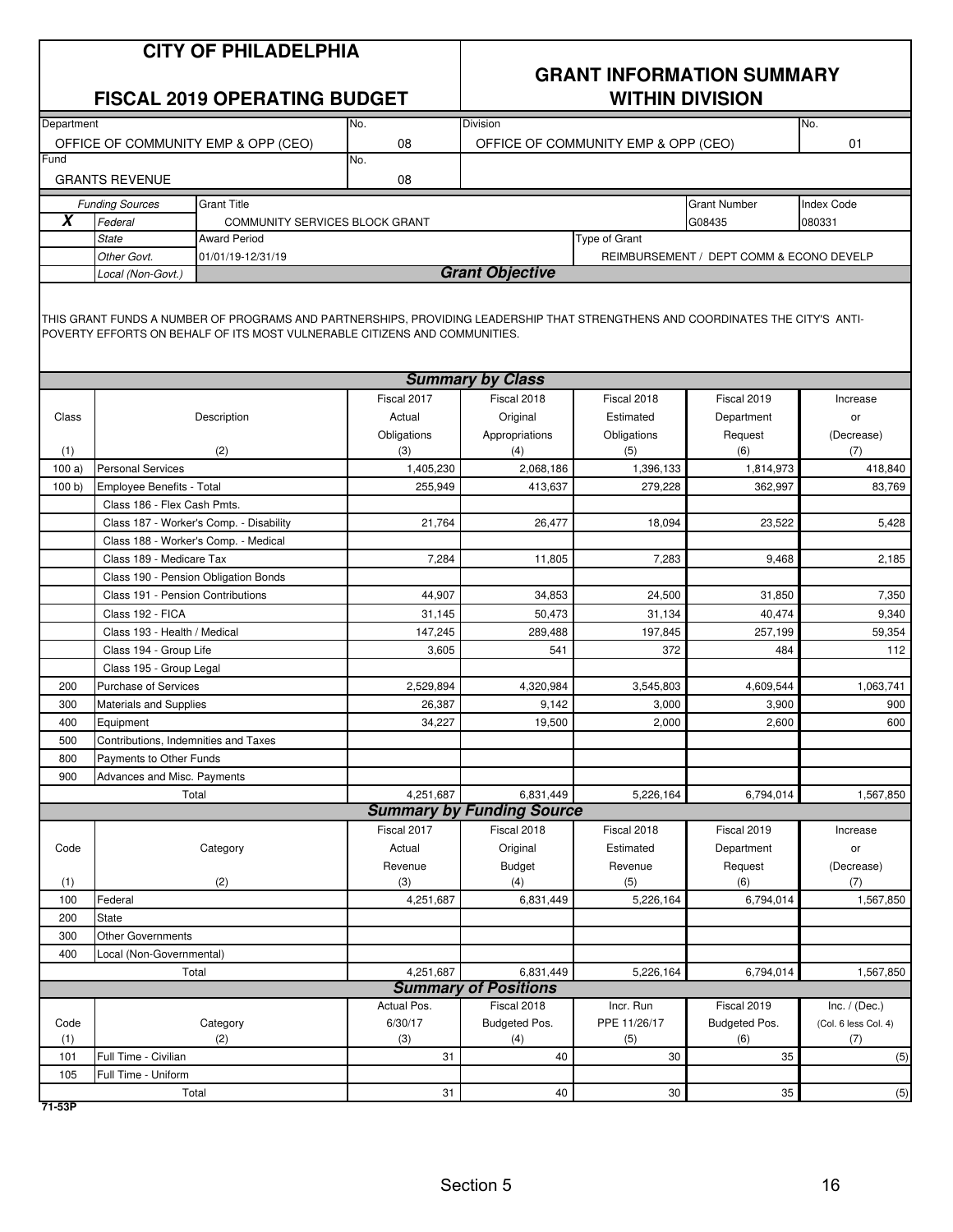|                         |                                         | <b>CITY OF PHILADELPHIA</b><br><b>FISCAL 2019 OPERATING BUDGET</b>                                                                                                                                                                                                                                                                                                                    |                       | <b>GRANT INFORMATION SUMMARY</b><br><b>WITHIN DIVISION</b><br><b>Division</b><br>No. |                                     |                                                |                      |  |
|-------------------------|-----------------------------------------|---------------------------------------------------------------------------------------------------------------------------------------------------------------------------------------------------------------------------------------------------------------------------------------------------------------------------------------------------------------------------------------|-----------------------|--------------------------------------------------------------------------------------|-------------------------------------|------------------------------------------------|----------------------|--|
| Department              |                                         | OFFICE OF COMMUNITY EMP & OPP (CEO)                                                                                                                                                                                                                                                                                                                                                   | No.<br>08             |                                                                                      | OFFICE OF COMMUNITY EMP & OPP (CEO) |                                                | 01                   |  |
| Fund                    |                                         |                                                                                                                                                                                                                                                                                                                                                                                       | No.                   |                                                                                      |                                     |                                                |                      |  |
|                         | <b>GRANTS REVENUE</b>                   |                                                                                                                                                                                                                                                                                                                                                                                       | 08                    |                                                                                      |                                     |                                                |                      |  |
|                         | <b>Funding Sources</b>                  | <b>Grant Title</b>                                                                                                                                                                                                                                                                                                                                                                    |                       |                                                                                      |                                     | <b>Grant Number</b>                            | <b>Index Code</b>    |  |
| $\overline{\mathbf{X}}$ | Federal                                 | <b>FINANTA</b>                                                                                                                                                                                                                                                                                                                                                                        |                       |                                                                                      |                                     | G08695                                         | 080439               |  |
|                         | <b>State</b>                            | <b>Award Period</b>                                                                                                                                                                                                                                                                                                                                                                   |                       |                                                                                      | Type of Grant                       |                                                |                      |  |
|                         | Other Govt.<br>Local (Non-Govt.)        | 05/01/18-04/30/19                                                                                                                                                                                                                                                                                                                                                                     |                       | <b>Grant Objective</b>                                                               |                                     | REIMBURSEMENT / CONSUMER CRDT CONSEL DE VALLEY |                      |  |
|                         |                                         | THIS GRANT IS TO PROVIDE CONSULTANT SERVICES TO DEVELOP A MODEL OF HOW PUBLIC LIBRARIES CAN FULLY INTEGRATE THEIR WORK WITH BROADER<br>SYSTEMS OF WORKFORCE DEVELOPMENT AND ADULT EDUCATION. BY HOLDING FINANICAL LITERACY WORKSHOPS, AND PEER CIRCLES. WILL ALSO ASSIST<br>WITH DEVELOPING PROTOCOL ON DATA COLLECTION AND TO SHARE CLIENT LEVEL DATA COLLECTED ON REFERRED CLIENTS. |                       |                                                                                      |                                     |                                                |                      |  |
|                         |                                         |                                                                                                                                                                                                                                                                                                                                                                                       |                       | <b>Summary by Class</b>                                                              |                                     |                                                |                      |  |
|                         |                                         |                                                                                                                                                                                                                                                                                                                                                                                       | Fiscal 2017           | Fiscal 2018                                                                          | Fiscal 2018                         | Fiscal 2019                                    | Increase             |  |
| Class                   |                                         | Description                                                                                                                                                                                                                                                                                                                                                                           | Actual<br>Obligations | Original<br>Appropriations                                                           | Estimated<br>Obligations            | Department<br>Request                          | or<br>(Decrease)     |  |
| (1)                     |                                         | (2)                                                                                                                                                                                                                                                                                                                                                                                   | (3)                   | (4)                                                                                  | (5)                                 | (6)                                            | (7)                  |  |
| 100a                    | <b>Personal Services</b>                |                                                                                                                                                                                                                                                                                                                                                                                       |                       |                                                                                      |                                     |                                                |                      |  |
| 100 b)                  | Employee Benefits - Total               |                                                                                                                                                                                                                                                                                                                                                                                       |                       |                                                                                      |                                     |                                                |                      |  |
|                         | Class 186 - Flex Cash Pmts.             |                                                                                                                                                                                                                                                                                                                                                                                       |                       |                                                                                      |                                     |                                                |                      |  |
|                         | Class 187 - Worker's Comp. - Disability |                                                                                                                                                                                                                                                                                                                                                                                       |                       |                                                                                      |                                     |                                                |                      |  |
|                         | Class 188 - Worker's Comp. - Medical    |                                                                                                                                                                                                                                                                                                                                                                                       |                       |                                                                                      |                                     |                                                |                      |  |
|                         | Class 189 - Medicare Tax                |                                                                                                                                                                                                                                                                                                                                                                                       |                       |                                                                                      |                                     |                                                |                      |  |
|                         | Class 190 - Pension Obligation Bonds    |                                                                                                                                                                                                                                                                                                                                                                                       |                       |                                                                                      |                                     |                                                |                      |  |
|                         | Class 191 - Pension Contributions       |                                                                                                                                                                                                                                                                                                                                                                                       |                       |                                                                                      |                                     |                                                |                      |  |
|                         | Class 192 - FICA                        |                                                                                                                                                                                                                                                                                                                                                                                       |                       |                                                                                      |                                     |                                                |                      |  |
|                         | Class 193 - Health / Medical            |                                                                                                                                                                                                                                                                                                                                                                                       |                       |                                                                                      |                                     |                                                |                      |  |
|                         | Class 194 - Group Life                  |                                                                                                                                                                                                                                                                                                                                                                                       |                       |                                                                                      |                                     |                                                |                      |  |
|                         | Class 195 - Group Legal                 |                                                                                                                                                                                                                                                                                                                                                                                       |                       |                                                                                      |                                     |                                                |                      |  |
| 200                     | Purchase of Services                    |                                                                                                                                                                                                                                                                                                                                                                                       | 16,315                |                                                                                      | 34,969                              | 45,460                                         | 10.491               |  |
| 300<br>400              | Materials and Supplies<br>Equipment     |                                                                                                                                                                                                                                                                                                                                                                                       |                       |                                                                                      |                                     |                                                |                      |  |
| 500                     | Contributions, Indemnities and Taxes    |                                                                                                                                                                                                                                                                                                                                                                                       |                       |                                                                                      |                                     |                                                |                      |  |
| 800                     | Payments to Other Funds                 |                                                                                                                                                                                                                                                                                                                                                                                       |                       |                                                                                      |                                     |                                                |                      |  |
| 900                     | Advances and Misc. Payments             |                                                                                                                                                                                                                                                                                                                                                                                       |                       |                                                                                      |                                     |                                                |                      |  |
|                         | Total                                   |                                                                                                                                                                                                                                                                                                                                                                                       | 16,315                |                                                                                      | 34,969                              | 45,460                                         | 10,491               |  |
|                         |                                         |                                                                                                                                                                                                                                                                                                                                                                                       |                       | <b>Summary by Funding Source</b>                                                     |                                     |                                                |                      |  |
|                         |                                         |                                                                                                                                                                                                                                                                                                                                                                                       | Fiscal 2017           | Fiscal 2018                                                                          | Fiscal 2018                         | Fiscal 2019                                    | Increase             |  |
| Code                    |                                         | Category                                                                                                                                                                                                                                                                                                                                                                              | Actual                | Original                                                                             | Estimated                           | Department                                     | or                   |  |
|                         |                                         |                                                                                                                                                                                                                                                                                                                                                                                       | Revenue               | <b>Budget</b>                                                                        | Revenue                             | Request                                        | (Decrease)           |  |
| (1)                     |                                         | (2)                                                                                                                                                                                                                                                                                                                                                                                   | (3)                   | (4)                                                                                  | (5)                                 | (6)                                            | (7)                  |  |
| 100                     | Federal                                 |                                                                                                                                                                                                                                                                                                                                                                                       | 16,315                |                                                                                      | 34,969                              | 45,460                                         | 10,491               |  |
| 200                     | <b>State</b>                            |                                                                                                                                                                                                                                                                                                                                                                                       |                       |                                                                                      |                                     |                                                |                      |  |
| 300<br>400              | Other Governments                       |                                                                                                                                                                                                                                                                                                                                                                                       |                       |                                                                                      |                                     |                                                |                      |  |
|                         | Local (Non-Governmental)<br>Total       |                                                                                                                                                                                                                                                                                                                                                                                       | 16,315                |                                                                                      | 34,969                              | 45,460                                         | 10,491               |  |
|                         |                                         |                                                                                                                                                                                                                                                                                                                                                                                       |                       | <b>Summary of Positions</b>                                                          |                                     |                                                |                      |  |
|                         |                                         |                                                                                                                                                                                                                                                                                                                                                                                       | Actual Pos.           | Fiscal 2018                                                                          | Incr. Run                           | Fiscal 2019                                    | Inc. $/$ (Dec.)      |  |
| Code                    |                                         | Category                                                                                                                                                                                                                                                                                                                                                                              | 6/30/17               | Budgeted Pos.                                                                        | PPE 11/26/17                        | Budgeted Pos.                                  | (Col. 6 less Col. 4) |  |
| (1)                     |                                         | (2)                                                                                                                                                                                                                                                                                                                                                                                   | (3)                   | (4)                                                                                  | (5)                                 | (6)                                            | (7)                  |  |
| 101                     | Full Time - Civilian                    |                                                                                                                                                                                                                                                                                                                                                                                       |                       |                                                                                      |                                     |                                                |                      |  |
| 105                     | Full Time - Uniform                     |                                                                                                                                                                                                                                                                                                                                                                                       |                       |                                                                                      |                                     |                                                |                      |  |
|                         | Total                                   |                                                                                                                                                                                                                                                                                                                                                                                       |                       |                                                                                      |                                     |                                                |                      |  |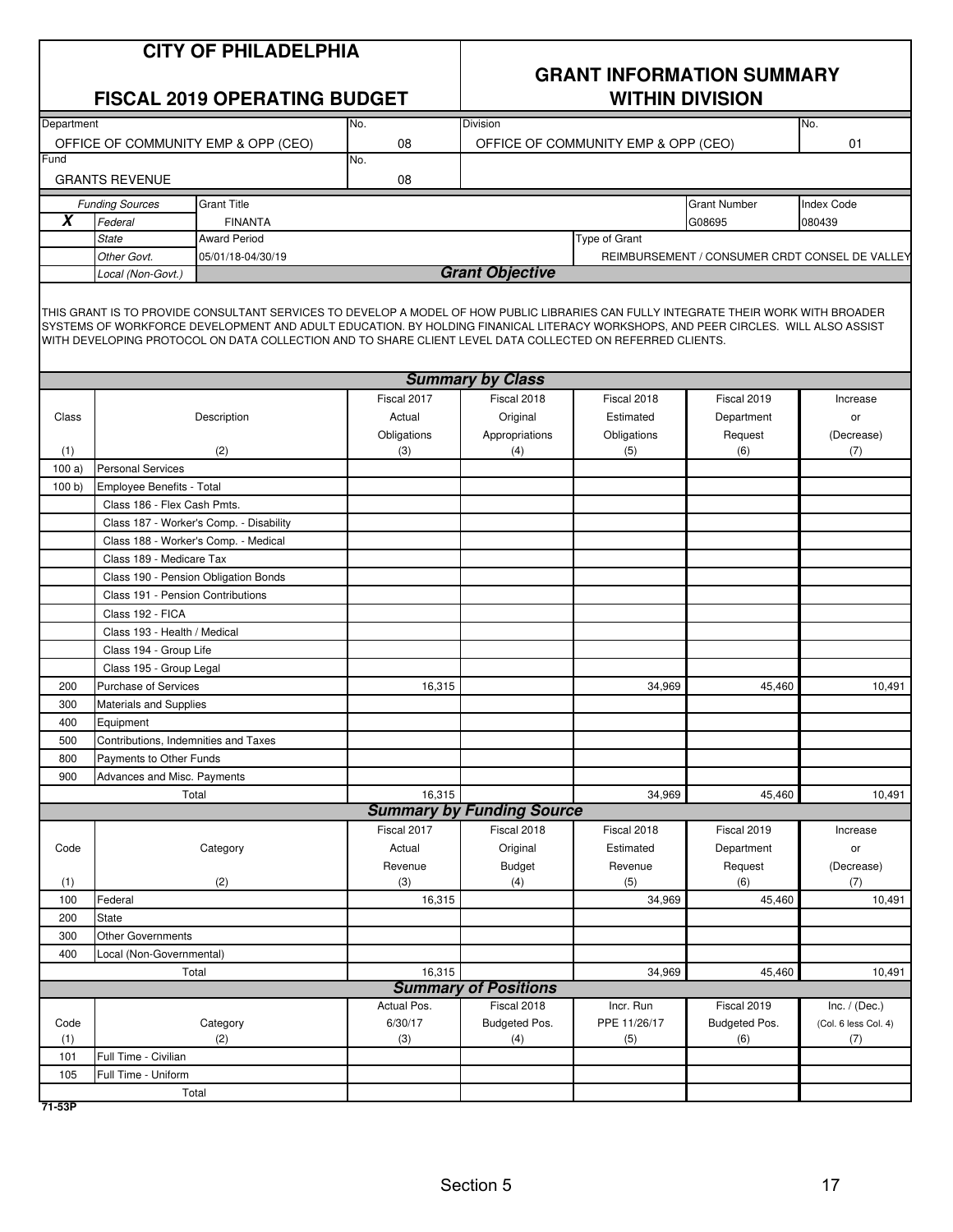| <b>CITY OF PHILADELPHIA</b> |  |
|-----------------------------|--|
|-----------------------------|--|

# **GRANT INFORMATION SUMMARY**

| <b>FISCAL 2019 OPERATING BUDGET</b> |                                      |                                                                                                                                                                                                                                                                                                                                    |             | <b>WITHIN DIVISION</b>           |                                     |                                           |                      |
|-------------------------------------|--------------------------------------|------------------------------------------------------------------------------------------------------------------------------------------------------------------------------------------------------------------------------------------------------------------------------------------------------------------------------------|-------------|----------------------------------|-------------------------------------|-------------------------------------------|----------------------|
| Department                          |                                      |                                                                                                                                                                                                                                                                                                                                    | No.         | Division                         |                                     |                                           | No.                  |
|                                     |                                      | OFFICE OF COMMUNITY EMP & OPP (CEO)                                                                                                                                                                                                                                                                                                | 08          |                                  | OFFICE OF COMMUNITY EMP & OPP (CEO) |                                           | 01                   |
| Fund                                |                                      |                                                                                                                                                                                                                                                                                                                                    | No.         |                                  |                                     |                                           |                      |
|                                     | <b>GRANTS REVENUE</b>                |                                                                                                                                                                                                                                                                                                                                    | 08          |                                  |                                     |                                           |                      |
|                                     | <b>Funding Sources</b>               | <b>Grant Title</b>                                                                                                                                                                                                                                                                                                                 |             |                                  |                                     | <b>Grant Number</b>                       | <b>Index Code</b>    |
|                                     | Federal                              | HUMAN SERVICES DEVELOPMENT FUND                                                                                                                                                                                                                                                                                                    |             |                                  |                                     | G08506                                    | 080341               |
| X                                   | <b>State</b>                         | <b>Award Period</b>                                                                                                                                                                                                                                                                                                                |             |                                  | Type of Grant                       |                                           |                      |
|                                     | Other Govt.                          | 07/01/18-06/30/19                                                                                                                                                                                                                                                                                                                  |             |                                  |                                     | REIMBURSEMENT / PA DEPT OF HUMAN SERVICES |                      |
|                                     | Local (Non-Govt.)                    |                                                                                                                                                                                                                                                                                                                                    |             | <b>Grant Objective</b>           |                                     |                                           |                      |
|                                     |                                      | TO PROVIDE SERVICES TO THE POOR AND ELDERLY INDIVIDUALS WHO HAVE LANGUAGE AND CULTURAL BARRIERS TO SELF-SUFFICIENCY WITH<br>COMPREHENSIVE BILLINGUAL ADVOCACY, TRANSLATION SERVICES, BENEFITS COUNSELING AND INFORMATION AND REFERRAL SERVICES WHICH ENHANCE<br>THEIR OVERALL FINANCIAL WELL-BEING AND PHYSICAL AND MENTAL HEALTH. |             |                                  |                                     |                                           |                      |
|                                     |                                      |                                                                                                                                                                                                                                                                                                                                    |             | <b>Summary by Class</b>          |                                     |                                           |                      |
|                                     |                                      |                                                                                                                                                                                                                                                                                                                                    | Fiscal 2017 | Fiscal 2018                      | Fiscal 2018                         | Fiscal 2019                               | Increase             |
| Class                               |                                      | Description                                                                                                                                                                                                                                                                                                                        | Actual      | Original                         | Estimated                           | Department                                | or                   |
|                                     |                                      |                                                                                                                                                                                                                                                                                                                                    | Obligations | Appropriations                   | Obligations                         | Request                                   | (Decrease)           |
| (1)                                 |                                      | (2)                                                                                                                                                                                                                                                                                                                                | (3)         | (4)                              | (5)                                 | (6)                                       | (7)                  |
| 100a                                | <b>Personal Services</b>             |                                                                                                                                                                                                                                                                                                                                    | 73,563      | 97,500                           | 79,568                              | 103,438                                   | 23,870               |
| 100 b                               | Employee Benefits - Total            |                                                                                                                                                                                                                                                                                                                                    |             |                                  |                                     |                                           |                      |
|                                     | Class 186 - Flex Cash Pmts.          |                                                                                                                                                                                                                                                                                                                                    |             |                                  |                                     |                                           |                      |
|                                     |                                      | Class 187 - Worker's Comp. - Disability                                                                                                                                                                                                                                                                                            |             |                                  |                                     |                                           |                      |
|                                     |                                      | Class 188 - Worker's Comp. - Medical                                                                                                                                                                                                                                                                                               |             |                                  |                                     |                                           |                      |
|                                     | Class 189 - Medicare Tax             |                                                                                                                                                                                                                                                                                                                                    |             |                                  |                                     |                                           |                      |
|                                     |                                      | Class 190 - Pension Obligation Bonds                                                                                                                                                                                                                                                                                               |             |                                  |                                     |                                           |                      |
|                                     | Class 191 - Pension Contributions    |                                                                                                                                                                                                                                                                                                                                    |             |                                  |                                     |                                           |                      |
|                                     | Class 192 - FICA                     |                                                                                                                                                                                                                                                                                                                                    |             |                                  |                                     |                                           |                      |
|                                     | Class 193 - Health / Medical         |                                                                                                                                                                                                                                                                                                                                    |             |                                  |                                     |                                           |                      |
|                                     | Class 194 - Group Life               |                                                                                                                                                                                                                                                                                                                                    |             |                                  |                                     |                                           |                      |
|                                     | Class 195 - Group Legal              |                                                                                                                                                                                                                                                                                                                                    |             |                                  |                                     |                                           |                      |
| 200                                 | <b>Purchase of Services</b>          |                                                                                                                                                                                                                                                                                                                                    | 213,500     | 130,000                          | 181,000                             | 235,300                                   | 54,300               |
| 300                                 | Materials and Supplies               |                                                                                                                                                                                                                                                                                                                                    |             |                                  |                                     |                                           |                      |
| 400                                 | Equipment                            |                                                                                                                                                                                                                                                                                                                                    |             |                                  |                                     |                                           |                      |
| 500                                 | Contributions, Indemnities and Taxes |                                                                                                                                                                                                                                                                                                                                    |             |                                  |                                     |                                           |                      |
| 800                                 | Payments to Other Funds              |                                                                                                                                                                                                                                                                                                                                    |             |                                  |                                     |                                           |                      |
| 900                                 | Advances and Misc. Payments          |                                                                                                                                                                                                                                                                                                                                    |             |                                  |                                     |                                           |                      |
|                                     |                                      | Total                                                                                                                                                                                                                                                                                                                              | 287,063     | 227,500                          | 260,568                             | 338,738                                   | 78,170               |
|                                     |                                      |                                                                                                                                                                                                                                                                                                                                    |             | <b>Summary by Funding Source</b> |                                     |                                           |                      |
|                                     |                                      |                                                                                                                                                                                                                                                                                                                                    | Fiscal 2017 | Fiscal 2018                      | Fiscal 2018                         | Fiscal 2019                               | Increase             |
| Code                                |                                      | Category                                                                                                                                                                                                                                                                                                                           | Actual      | Original                         | Estimated                           | Department                                | or                   |
|                                     |                                      |                                                                                                                                                                                                                                                                                                                                    | Revenue     | <b>Budget</b>                    | Revenue                             | Request                                   | (Decrease)           |
| (1)                                 |                                      | (2)                                                                                                                                                                                                                                                                                                                                | (3)         | (4)                              | (5)                                 | (6)                                       | (7)                  |
| 100                                 | Federal                              |                                                                                                                                                                                                                                                                                                                                    |             |                                  |                                     |                                           |                      |
| 200                                 | State                                |                                                                                                                                                                                                                                                                                                                                    | 287,063     | 227,500                          | 260,568                             | 338,738                                   | 78,170               |
| 300                                 | <b>Other Governments</b>             |                                                                                                                                                                                                                                                                                                                                    |             |                                  |                                     |                                           |                      |
| 400                                 | Local (Non-Governmental)             |                                                                                                                                                                                                                                                                                                                                    |             |                                  |                                     |                                           |                      |
|                                     |                                      | Total                                                                                                                                                                                                                                                                                                                              | 287,063     | 227,500                          | 260,568                             | 338,738                                   | 78,170               |
|                                     |                                      |                                                                                                                                                                                                                                                                                                                                    |             | <b>Summary of Positions</b>      |                                     |                                           |                      |
|                                     |                                      |                                                                                                                                                                                                                                                                                                                                    | Actual Pos. | Fiscal 2018                      | Incr. Run                           | Fiscal 2019                               | Inc. $/$ (Dec.)      |
| Code<br>(1)                         |                                      | Category                                                                                                                                                                                                                                                                                                                           | 6/30/17     | Budgeted Pos.                    | PPE 11/26/17                        | Budgeted Pos.                             | (Col. 6 less Col. 4) |
| 101                                 | Full Time - Civilian                 | (2)                                                                                                                                                                                                                                                                                                                                | (3)         | (4)                              | (5)                                 | (6)                                       | (7)                  |
| 105                                 | Full Time - Uniform                  |                                                                                                                                                                                                                                                                                                                                    |             |                                  |                                     |                                           |                      |
|                                     |                                      | Total                                                                                                                                                                                                                                                                                                                              |             |                                  |                                     |                                           |                      |
|                                     |                                      |                                                                                                                                                                                                                                                                                                                                    |             |                                  |                                     |                                           |                      |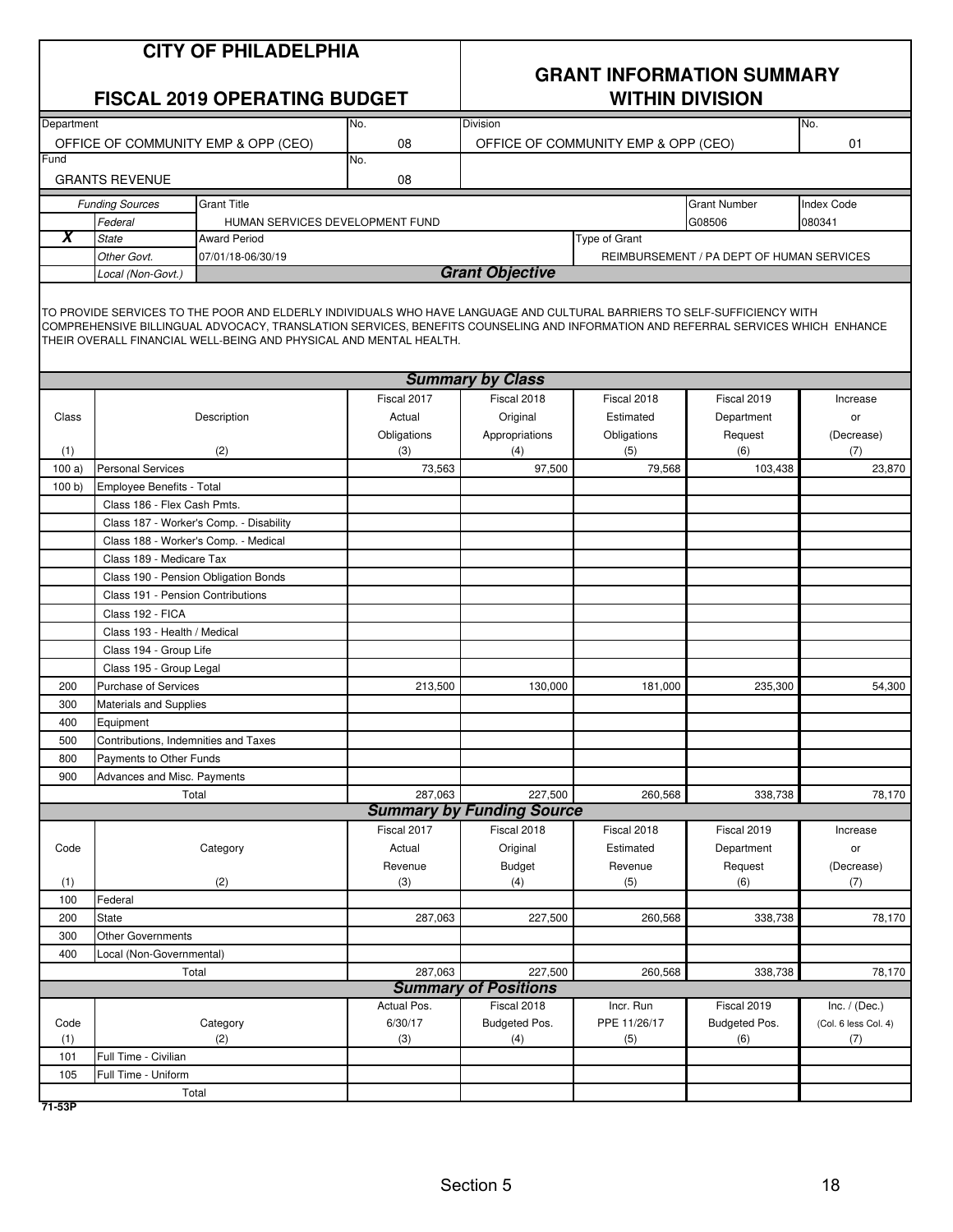|                         |                                                                                                          | <b>CITY OF PHILADELPHIA</b><br><b>FISCAL 2019 OPERATING BUDGET</b>                                                                                                                                           |                        | <b>GRANT INFORMATION SUMMARY</b><br><b>WITHIN DIVISION</b> |                                     |                                         |                                         |
|-------------------------|----------------------------------------------------------------------------------------------------------|--------------------------------------------------------------------------------------------------------------------------------------------------------------------------------------------------------------|------------------------|------------------------------------------------------------|-------------------------------------|-----------------------------------------|-----------------------------------------|
| Department              |                                                                                                          | OFFICE OF COMMUNITY EMP & OPP (CEO)                                                                                                                                                                          | No.<br>08              | Division                                                   | OFFICE OF COMMUNITY EMP & OPP (CEO) |                                         | No.<br>01                               |
| Fund                    |                                                                                                          |                                                                                                                                                                                                              | No.                    |                                                            |                                     |                                         |                                         |
|                         | <b>GRANTS REVENUE</b>                                                                                    |                                                                                                                                                                                                              | 08                     |                                                            |                                     |                                         |                                         |
|                         |                                                                                                          |                                                                                                                                                                                                              |                        |                                                            |                                     |                                         |                                         |
|                         | <b>Funding Sources</b>                                                                                   | <b>Grant Title</b>                                                                                                                                                                                           |                        |                                                            |                                     | <b>Grant Number</b>                     | <b>Index Code</b>                       |
|                         | Federal<br><b>State</b>                                                                                  | <b>MAYOR'S FUND FOR PHILADELPHIA</b><br><b>Award Period</b>                                                                                                                                                  |                        |                                                            | Type of Grant                       | G08383                                  | 080817                                  |
|                         | Other Govt.                                                                                              | 07/01/18-06/30/19                                                                                                                                                                                            |                        |                                                            |                                     | ADVANCE / MAYOR'S FUND FOR PHILADELPHIA |                                         |
| $\overline{\textbf{x}}$ | Local (Non-Govt.)                                                                                        |                                                                                                                                                                                                              |                        | <b>Grant Objective</b>                                     |                                     |                                         |                                         |
|                         |                                                                                                          | TO PROVIDE A PARTNERSHIP BETWEEN CEO AND THE PRIVATE SECTOR PARTNERS TO ADVANCE SHARED PROSPERITY INTIIATIVES THAT THE MAYOR'S FIVE<br>GOALS AND SEEK TO IMPROVE THE QUALITY OF LIFE FOR ALL PHILADELPHIANS. |                        |                                                            |                                     |                                         |                                         |
|                         |                                                                                                          |                                                                                                                                                                                                              |                        | <b>Summary by Class</b>                                    |                                     |                                         |                                         |
|                         |                                                                                                          |                                                                                                                                                                                                              | Fiscal 2017            | Fiscal 2018                                                | Fiscal 2018                         | Fiscal 2019                             | Increase                                |
| Class                   |                                                                                                          | Description                                                                                                                                                                                                  | Actual                 | Original                                                   | Estimated                           | Department                              | or                                      |
| (1)                     |                                                                                                          | (2)                                                                                                                                                                                                          | Obligations<br>(3)     | Appropriations<br>(4)                                      | Obligations<br>(5)                  | Request<br>(6)                          | (Decrease)<br>(7)                       |
| 100a                    | <b>Personal Services</b>                                                                                 |                                                                                                                                                                                                              |                        |                                                            |                                     |                                         |                                         |
| 100 b                   | Employee Benefits - Total                                                                                |                                                                                                                                                                                                              |                        |                                                            |                                     |                                         |                                         |
|                         | Class 186 - Flex Cash Pmts.                                                                              |                                                                                                                                                                                                              |                        |                                                            |                                     |                                         |                                         |
|                         |                                                                                                          | Class 187 - Worker's Comp. - Disability                                                                                                                                                                      |                        |                                                            |                                     |                                         |                                         |
|                         | Class 188 - Worker's Comp. - Medical<br>Class 189 - Medicare Tax<br>Class 190 - Pension Obligation Bonds |                                                                                                                                                                                                              |                        |                                                            |                                     |                                         |                                         |
|                         |                                                                                                          |                                                                                                                                                                                                              |                        |                                                            |                                     |                                         |                                         |
|                         |                                                                                                          |                                                                                                                                                                                                              |                        |                                                            |                                     |                                         |                                         |
|                         | Class 191 - Pension Contributions                                                                        |                                                                                                                                                                                                              |                        |                                                            |                                     |                                         |                                         |
|                         | Class 192 - FICA                                                                                         |                                                                                                                                                                                                              |                        |                                                            |                                     |                                         |                                         |
|                         | Class 193 - Health / Medical                                                                             |                                                                                                                                                                                                              |                        |                                                            |                                     |                                         |                                         |
|                         | Class 194 - Group Life                                                                                   |                                                                                                                                                                                                              |                        |                                                            |                                     |                                         |                                         |
|                         | Class 195 - Group Legal                                                                                  |                                                                                                                                                                                                              |                        |                                                            |                                     |                                         |                                         |
| 200                     | Purchase of Services                                                                                     |                                                                                                                                                                                                              |                        | 254,932                                                    | 240,300                             | 312,390                                 | 72,090                                  |
| 300                     | <b>Materials and Supplies</b>                                                                            |                                                                                                                                                                                                              |                        |                                                            |                                     |                                         |                                         |
| 400                     | Equipment                                                                                                |                                                                                                                                                                                                              |                        |                                                            |                                     |                                         |                                         |
| 500                     | Contributions, Indemnities and Taxes                                                                     |                                                                                                                                                                                                              |                        |                                                            |                                     |                                         |                                         |
| 800                     | Payments to Other Funds                                                                                  |                                                                                                                                                                                                              |                        |                                                            |                                     |                                         |                                         |
| 900                     | Advances and Misc. Payments                                                                              | Total                                                                                                                                                                                                        |                        | 254,932                                                    | 240,300                             | 312,390                                 | 72,090                                  |
|                         |                                                                                                          |                                                                                                                                                                                                              |                        | <b>Summary by Funding Source</b>                           |                                     |                                         |                                         |
|                         |                                                                                                          |                                                                                                                                                                                                              | Fiscal 2017            | Fiscal 2018                                                | Fiscal 2018                         | Fiscal 2019                             | Increase                                |
| Code                    |                                                                                                          | Category                                                                                                                                                                                                     | Actual                 | Original                                                   | Estimated                           | Department                              | or                                      |
|                         |                                                                                                          |                                                                                                                                                                                                              | Revenue                | <b>Budget</b>                                              | Revenue                             | Request                                 | (Decrease)                              |
| (1)                     |                                                                                                          | (2)                                                                                                                                                                                                          | (3)                    | (4)                                                        | (5)                                 | (6)                                     | (7)                                     |
| 100                     | Federal                                                                                                  |                                                                                                                                                                                                              |                        |                                                            |                                     |                                         |                                         |
| 200                     | <b>State</b>                                                                                             |                                                                                                                                                                                                              |                        |                                                            |                                     |                                         |                                         |
| 300                     | <b>Other Governments</b>                                                                                 |                                                                                                                                                                                                              |                        |                                                            |                                     |                                         |                                         |
| 400                     | Local (Non-Governmental)                                                                                 |                                                                                                                                                                                                              |                        | 254,932                                                    | 240,300                             | 312,390                                 | 72,090                                  |
|                         |                                                                                                          | Total                                                                                                                                                                                                        |                        | 254,932                                                    | 240,300                             | 312,390                                 | 72,090                                  |
|                         |                                                                                                          |                                                                                                                                                                                                              |                        | <b>Summary of Positions</b>                                |                                     |                                         |                                         |
| Code                    |                                                                                                          | Category                                                                                                                                                                                                     | Actual Pos.<br>6/30/17 | Fiscal 2018<br>Budgeted Pos.                               | Incr. Run<br>PPE 11/26/17           | Fiscal 2019<br>Budgeted Pos.            | Inc. $/$ (Dec.)<br>(Col. 6 less Col. 4) |
| (1)                     |                                                                                                          | (2)                                                                                                                                                                                                          | (3)                    | (4)                                                        | (5)                                 | (6)                                     | (7)                                     |
| 101                     | Full Time - Civilian                                                                                     |                                                                                                                                                                                                              |                        |                                                            |                                     |                                         |                                         |
| 105                     | Full Time - Uniform                                                                                      |                                                                                                                                                                                                              |                        |                                                            |                                     |                                         |                                         |
|                         |                                                                                                          | Total                                                                                                                                                                                                        |                        |                                                            |                                     |                                         |                                         |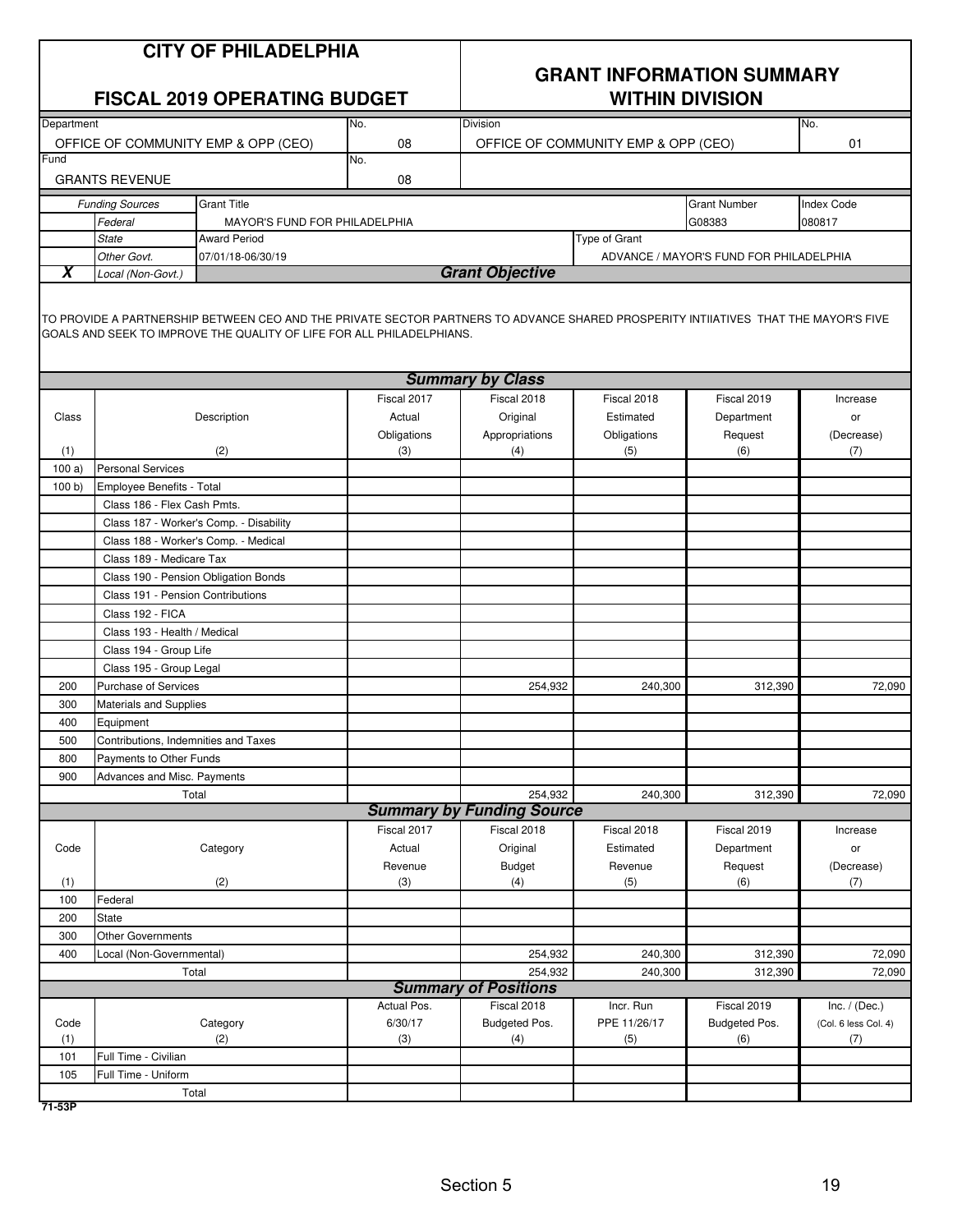|                              | <b>CITY OF PHILADELPHIA</b><br><b>FISCAL 2019 OPERATING BUDGET</b> |                                                                                                        |                       |                                  | <b>GRANT INFORMATION SUMMARY</b><br><b>WITHIN DIVISION</b> |                     |                      |  |
|------------------------------|--------------------------------------------------------------------|--------------------------------------------------------------------------------------------------------|-----------------------|----------------------------------|------------------------------------------------------------|---------------------|----------------------|--|
| Department                   |                                                                    |                                                                                                        | No.                   | Division                         |                                                            |                     | No.                  |  |
| Fund                         |                                                                    | OFFICE OF COMMUNITY EMP & OPP (CEO)                                                                    | 08                    |                                  | OFFICE OF COMMUNITY EMP & OPP (CEO)                        |                     | 01                   |  |
|                              |                                                                    |                                                                                                        | No.                   |                                  |                                                            |                     |                      |  |
|                              | <b>GRANTS REVENUE</b>                                              |                                                                                                        | 08                    |                                  |                                                            |                     |                      |  |
|                              | <b>Funding Sources</b>                                             | <b>Grant Title</b>                                                                                     |                       |                                  |                                                            | <b>Grant Number</b> | <b>Index Code</b>    |  |
| X<br>$\overline{\textsf{x}}$ | Federal                                                            | SHARED PROSPERITY INTIATIVE GRANTS                                                                     |                       |                                  |                                                            | G08000              | 080320               |  |
|                              | <b>State</b>                                                       | <b>Award Period</b>                                                                                    |                       |                                  | <b>Type of Grant</b>                                       |                     |                      |  |
|                              | Other Govt.<br>Local (Non-Govt.)                                   | 07/01/18-06/30/19                                                                                      |                       | <b>Grant Objective</b>           | ADVANCE / REIMBURSEMENT                                    |                     |                      |  |
|                              |                                                                    | TO SEEK FUNDING TO SUPPORT THE CEO SHARED PROSPERITY INITIATIVES AT BOTH THE FEDERAL AND STATE LEVELS. |                       |                                  |                                                            |                     |                      |  |
|                              |                                                                    |                                                                                                        |                       | <b>Summary by Class</b>          |                                                            |                     |                      |  |
|                              |                                                                    |                                                                                                        | Fiscal 2017           | Fiscal 2018                      | Fiscal 2018                                                | Fiscal 2019         | Increase             |  |
| Class                        |                                                                    | Description                                                                                            | Actual                | Original                         | Estimated                                                  | Department          | or                   |  |
|                              |                                                                    |                                                                                                        | Obligations<br>(3)    | Appropriations<br>(4)            | Obligations<br>(5)                                         | Request<br>(6)      | (Decrease)           |  |
| (1)<br>100a)                 | <b>Personal Services</b>                                           | (2)                                                                                                    |                       |                                  |                                                            |                     | (7)                  |  |
| 100 b                        | Employee Benefits - Total                                          |                                                                                                        |                       |                                  |                                                            |                     |                      |  |
|                              | Class 186 - Flex Cash Pmts.                                        |                                                                                                        |                       |                                  |                                                            |                     |                      |  |
|                              |                                                                    | Class 187 - Worker's Comp. - Disability                                                                |                       |                                  |                                                            |                     |                      |  |
|                              |                                                                    | Class 188 - Worker's Comp. - Medical                                                                   |                       |                                  |                                                            |                     |                      |  |
| Class 189 - Medicare Tax     |                                                                    |                                                                                                        |                       |                                  |                                                            |                     |                      |  |
|                              | Class 190 - Pension Obligation Bonds                               |                                                                                                        |                       |                                  |                                                            |                     |                      |  |
|                              | Class 191 - Pension Contributions                                  |                                                                                                        |                       |                                  |                                                            |                     |                      |  |
|                              | Class 192 - FICA                                                   |                                                                                                        |                       |                                  |                                                            |                     |                      |  |
|                              | Class 193 - Health / Medical                                       |                                                                                                        |                       |                                  |                                                            |                     |                      |  |
|                              | Class 194 - Group Life                                             |                                                                                                        |                       |                                  |                                                            |                     |                      |  |
|                              | Class 195 - Group Legal                                            |                                                                                                        |                       |                                  |                                                            |                     |                      |  |
| 200                          | Purchase of Services                                               |                                                                                                        |                       | 500,000                          | 500,000                                                    | 650,000             | 150,000              |  |
| 300                          | <b>Materials and Supplies</b>                                      |                                                                                                        |                       |                                  |                                                            |                     |                      |  |
| 400                          | Equipment                                                          |                                                                                                        |                       |                                  |                                                            |                     |                      |  |
| 500                          | Contributions, Indemnities and Taxes                               |                                                                                                        |                       |                                  |                                                            |                     |                      |  |
| 800                          | Payments to Other Funds                                            |                                                                                                        |                       |                                  |                                                            |                     |                      |  |
| 900                          | Advances and Misc. Payments                                        |                                                                                                        |                       |                                  |                                                            |                     |                      |  |
|                              |                                                                    | Total                                                                                                  |                       | 500,000                          | 500,000                                                    | 650,000             | 150,000              |  |
|                              |                                                                    |                                                                                                        |                       | <b>Summary by Funding Source</b> |                                                            |                     |                      |  |
|                              |                                                                    |                                                                                                        | Fiscal 2017<br>Actual | Fiscal 2018                      | Fiscal 2018<br>Estimated                                   | Fiscal 2019         | Increase             |  |
| Code                         |                                                                    | Category                                                                                               |                       | Original                         | Revenue                                                    | Department          | or<br>(Decrease)     |  |
| (1)                          |                                                                    | (2)                                                                                                    | Revenue<br>(3)        | Budget<br>(4)                    | (5)                                                        | Request<br>(6)      | (7)                  |  |
| 100                          | Federal                                                            |                                                                                                        |                       | 250,000                          | 375,000                                                    | 487,500             | 112,500              |  |
| 200                          | <b>State</b>                                                       |                                                                                                        |                       | 250,000                          | 125,000                                                    | 162,500             | 37,500               |  |
| 300                          | <b>Other Governments</b>                                           |                                                                                                        |                       |                                  |                                                            |                     |                      |  |
| 400                          | Local (Non-Governmental)                                           |                                                                                                        |                       |                                  |                                                            |                     |                      |  |
|                              |                                                                    | Total                                                                                                  |                       | 500,000                          | 500,000                                                    | 650,000             | 150,000              |  |
|                              |                                                                    |                                                                                                        |                       | <b>Summary of Positions</b>      |                                                            |                     |                      |  |
|                              |                                                                    |                                                                                                        | Actual Pos.           | Fiscal 2018                      | Incr. Run                                                  | Fiscal 2019         | Inc. $/$ (Dec.)      |  |
| Code                         |                                                                    | Category                                                                                               | 6/30/17               | Budgeted Pos.                    | PPE 11/26/17                                               | Budgeted Pos.       | (Col. 6 less Col. 4) |  |
| (1)                          |                                                                    | (2)                                                                                                    | (3)                   | (4)                              | (5)                                                        | (6)                 | (7)                  |  |
| 101                          | Full Time - Civilian                                               |                                                                                                        |                       |                                  |                                                            |                     |                      |  |
| 105                          | Full Time - Uniform                                                |                                                                                                        |                       |                                  |                                                            |                     |                      |  |
|                              |                                                                    | Total                                                                                                  |                       |                                  |                                                            |                     |                      |  |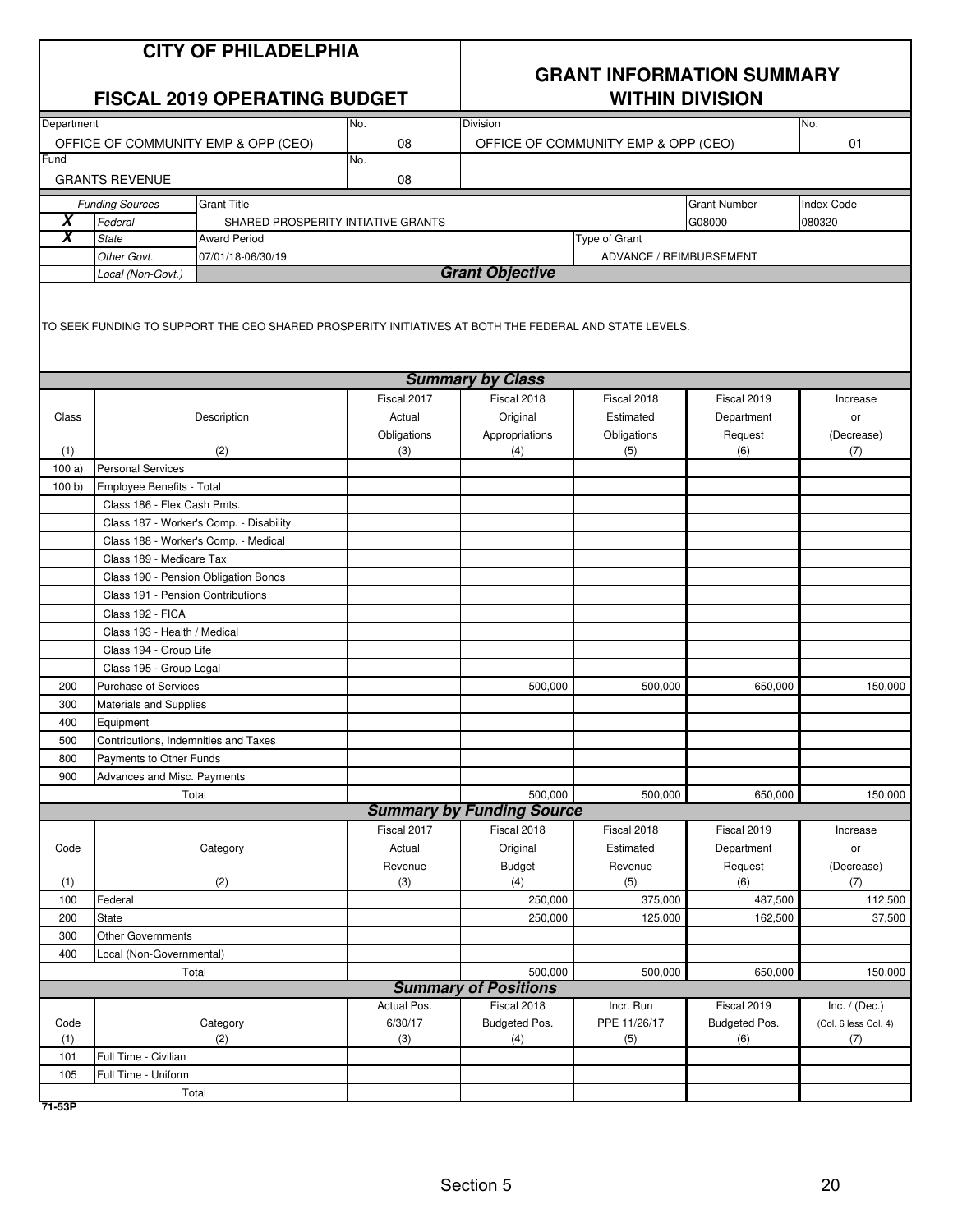|               | <b>CITY OF PHILADELPHIA</b><br><b>FISCAL 2019 OPERATING BUDGET</b> |                                                                                                                                                                                                                                                 |                | <b>GRANT INFORMATION SUMMARY</b><br><b>WITHIN DIVISION</b> |                                           |                                           |                      |  |
|---------------|--------------------------------------------------------------------|-------------------------------------------------------------------------------------------------------------------------------------------------------------------------------------------------------------------------------------------------|----------------|------------------------------------------------------------|-------------------------------------------|-------------------------------------------|----------------------|--|
| Department    |                                                                    |                                                                                                                                                                                                                                                 | No.            | <b>Division</b>                                            |                                           |                                           | No.                  |  |
| Fund          |                                                                    | OFFICE OF COMMUNITY EMP & OPP (CEO)                                                                                                                                                                                                             | 08<br>No.      |                                                            | OFFICE OF COMMUNITY EMP & OPP (CEO)<br>01 |                                           |                      |  |
|               | <b>GRANTS REVENUE</b>                                              |                                                                                                                                                                                                                                                 | 08             |                                                            |                                           |                                           |                      |  |
|               |                                                                    |                                                                                                                                                                                                                                                 |                |                                                            |                                           |                                           |                      |  |
|               | <b>Funding Sources</b>                                             | <b>Grant Title</b>                                                                                                                                                                                                                              |                |                                                            |                                           | <b>Grant Number</b>                       | <b>Index Code</b>    |  |
| X             | Federal                                                            | WORKREADY PROGRAM                                                                                                                                                                                                                               |                |                                                            |                                           | G08672                                    | 080320               |  |
|               | <b>State</b><br>Other Govt.                                        | <b>Award Period</b>                                                                                                                                                                                                                             |                |                                                            | Type of Grant                             |                                           |                      |  |
|               | Local (Non-Govt.)                                                  | 10/1/18-09/30/19                                                                                                                                                                                                                                |                | <b>Grant Objective</b>                                     |                                           | REIMBURSEMENT / PA DEPT OF HUMAN SERVICES |                      |  |
|               |                                                                    | CEO IS RESPONSIBLE FOR PASSING THROUGH FUNDS TO JEVS HUMAN SERVICES TO ASSIST TANF CLIENTS TO REMOVE BARRIERS TO EMPLOYMENT THROUGH<br>ASSESSMENT AND SERVICE PROVISION. CUSTOMERS ARE REFERRED FROM THE PENNSYLVANIA COUNTY ASSISTANCE OFFICE. |                |                                                            |                                           |                                           |                      |  |
|               |                                                                    |                                                                                                                                                                                                                                                 |                | <b>Summary by Class</b>                                    |                                           |                                           |                      |  |
|               |                                                                    |                                                                                                                                                                                                                                                 | Fiscal 2017    | Fiscal 2018                                                | Fiscal 2018                               | Fiscal 2019                               | Increase             |  |
| Class         |                                                                    | Description                                                                                                                                                                                                                                     | Actual         | Original                                                   | Estimated                                 | Department                                | or                   |  |
|               |                                                                    |                                                                                                                                                                                                                                                 | Obligations    | Appropriations                                             | Obligations                               | Request                                   | (Decrease)           |  |
| (1)           |                                                                    | (2)                                                                                                                                                                                                                                             | (3)<br>324,798 | (4)<br>423,852                                             | (5)                                       | (6)                                       | (7)<br>97,812        |  |
| 100a<br>100 b | <b>Personal Services</b><br>Employee Benefits - Total              |                                                                                                                                                                                                                                                 | 69,501         | 55,690                                                     | 326,040<br>42,609                         | 423,852<br>55,392                         | 12,783               |  |
|               | Class 186 - Flex Cash Pmts.                                        |                                                                                                                                                                                                                                                 |                |                                                            |                                           |                                           |                      |  |
|               |                                                                    | Class 187 - Worker's Comp. - Disability                                                                                                                                                                                                         | 8,579          | 11,197                                                     |                                           |                                           |                      |  |
|               |                                                                    | Class 188 - Worker's Comp. - Medical                                                                                                                                                                                                            |                |                                                            | 8,613                                     | 11,197                                    | 2,584                |  |
|               | Class 189 - Medicare Tax                                           |                                                                                                                                                                                                                                                 |                |                                                            |                                           |                                           |                      |  |
|               |                                                                    | Class 190 - Pension Obligation Bonds                                                                                                                                                                                                            |                |                                                            |                                           |                                           |                      |  |
|               | Class 191 - Pension Contributions                                  |                                                                                                                                                                                                                                                 |                |                                                            |                                           |                                           |                      |  |
|               | Class 192 - FICA                                                   |                                                                                                                                                                                                                                                 | 23,627         | 32,425                                                     | 24,713                                    | 32,127                                    | 7,414                |  |
|               | Class 193 - Health / Medical                                       |                                                                                                                                                                                                                                                 | 35,754         | 10,295                                                     | 7,919                                     | 10,295                                    | 2,376                |  |
|               | Class 194 - Group Life                                             |                                                                                                                                                                                                                                                 | 1,541          | 1,773                                                      | 1,364                                     | 1,773                                     | 409                  |  |
|               | Class 195 - Group Legal                                            |                                                                                                                                                                                                                                                 |                |                                                            |                                           |                                           |                      |  |
| 200           | <b>Purchase of Services</b>                                        |                                                                                                                                                                                                                                                 | 7,512,649      | 9,781,981                                                  | 7,522,821                                 | 9,779,667                                 | 2,256,846            |  |
| 300           | Materials and Supplies                                             |                                                                                                                                                                                                                                                 | 9,894          | 5,118                                                      | 5,529                                     | 7,188                                     | 1,659                |  |
| 400           | Equipment                                                          |                                                                                                                                                                                                                                                 | 46,728         | 30,703                                                     | 24,035                                    | 31,246                                    | 7,211                |  |
| 500           | Contributions, Indemnities and Taxes                               |                                                                                                                                                                                                                                                 |                |                                                            |                                           |                                           |                      |  |
| 800<br>900    | Payments to Other Funds<br>Advances and Misc. Payments             |                                                                                                                                                                                                                                                 |                |                                                            |                                           |                                           |                      |  |
|               |                                                                    | Total                                                                                                                                                                                                                                           | 7,963,571      | 10,297,344                                                 | 7,921,034                                 | 10,297,345                                | 2,376,311            |  |
|               |                                                                    |                                                                                                                                                                                                                                                 |                | <b>Summary by Funding Source</b>                           |                                           |                                           |                      |  |
|               |                                                                    |                                                                                                                                                                                                                                                 | Fiscal 2017    | Fiscal 2018                                                | Fiscal 2018                               | Fiscal 2019                               | Increase             |  |
| Code          |                                                                    | Category                                                                                                                                                                                                                                        | Actual         | Original                                                   | Estimated                                 | Department                                | or                   |  |
|               |                                                                    |                                                                                                                                                                                                                                                 | Revenue        | Budget                                                     | Revenue                                   | Request                                   | (Decrease)           |  |
| (1)           |                                                                    | (2)                                                                                                                                                                                                                                             | (3)            | (4)                                                        | (5)                                       | (6)                                       | (7)                  |  |
| 100           | Federal                                                            |                                                                                                                                                                                                                                                 | 7,963,571      | 10,297,344                                                 | 7,921,034                                 | 10,297,345                                | 2,376,311            |  |
| 200           | <b>State</b>                                                       |                                                                                                                                                                                                                                                 |                |                                                            |                                           |                                           |                      |  |
| 300           | <b>Other Governments</b>                                           |                                                                                                                                                                                                                                                 |                |                                                            |                                           |                                           |                      |  |
| 400           | Local (Non-Governmental)                                           |                                                                                                                                                                                                                                                 |                |                                                            |                                           |                                           |                      |  |
|               |                                                                    | Total                                                                                                                                                                                                                                           | 7,963,571      | 10,297,344<br><b>Summary of Positions</b>                  | 7,921,034                                 | 10,297,345                                | 2,376,311            |  |
|               |                                                                    |                                                                                                                                                                                                                                                 | Actual Pos.    | Fiscal 2018                                                | Incr. Run                                 | Fiscal 2019                               | Inc. $/$ (Dec.)      |  |
| Code          |                                                                    | Category                                                                                                                                                                                                                                        | 6/30/17        | Budgeted Pos.                                              | PPE 11/26/17                              | Budgeted Pos.                             | (Col. 6 less Col. 4) |  |
| (1)           |                                                                    | (2)                                                                                                                                                                                                                                             | (3)            | (4)                                                        | (5)                                       | (6)                                       | (7)                  |  |
| 101           | Full Time - Civilian                                               |                                                                                                                                                                                                                                                 |                |                                                            |                                           |                                           |                      |  |
| 105           | Full Time - Uniform                                                |                                                                                                                                                                                                                                                 |                |                                                            |                                           |                                           |                      |  |
|               |                                                                    | Total                                                                                                                                                                                                                                           |                |                                                            |                                           |                                           |                      |  |